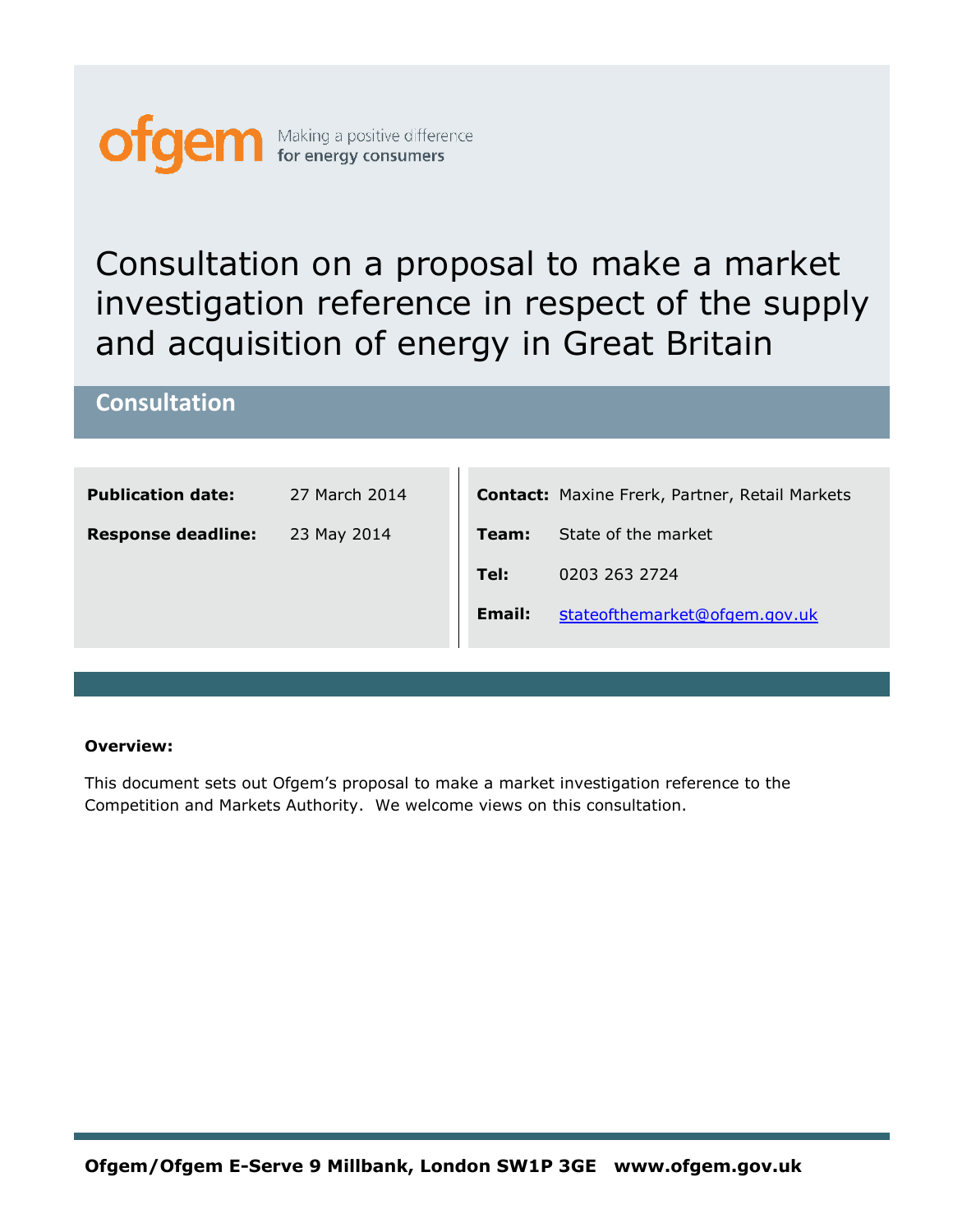# **Context**

In November 2013 Ofgem agreed to work with the Office of Fair Trading (OFT) and the Competition and Markets Authority (CMA) to produce an assessment of competition in the retail market. The Assessment, which has been published today, updates previous work that Ofgem has undertaken including the Retail Market Review and the Energy Supply Probe.

This document seeks views on Ofgem's proposed decision to make a market investigation reference to the CMA.

# Associated documents

Letter from the OFT, Ofgem and CMA to the Secretary of State for Energy and Climate Change

[https://www.ofgem.gov.uk/ofgem](https://www.ofgem.gov.uk/ofgem-publications/84642/ofgemoftandcmatosecretaryofstatecompetitioninenergymarkets.pdf)[publications/84642/ofgemoftandcmatosecretaryofstatecompetitioninenergymarkets.p](https://www.ofgem.gov.uk/ofgem-publications/84642/ofgemoftandcmatosecretaryofstatecompetitioninenergymarkets.pdf) [df](https://www.ofgem.gov.uk/ofgem-publications/84642/ofgemoftandcmatosecretaryofstatecompetitioninenergymarkets.pdf)

State of the market report – Assessment framework – 19 December 2013

[https://www.ofgem.gov.uk/ofgem](https://www.ofgem.gov.uk/ofgem-publications/85260/assessmentframework18decfinal.pdf)[publications/85260/assessmentframework18decfinal.pdf](https://www.ofgem.gov.uk/ofgem-publications/85260/assessmentframework18decfinal.pdf)

State of the Market Assessment document – 27 March 2014

[https://www.ofgem.gov.uk/publications-and-updates/state-market](https://www.ofgem.gov.uk/publications-and-updates/state-market-assessment)[assessment](https://www.ofgem.gov.uk/publications-and-updates/state-market-assessment)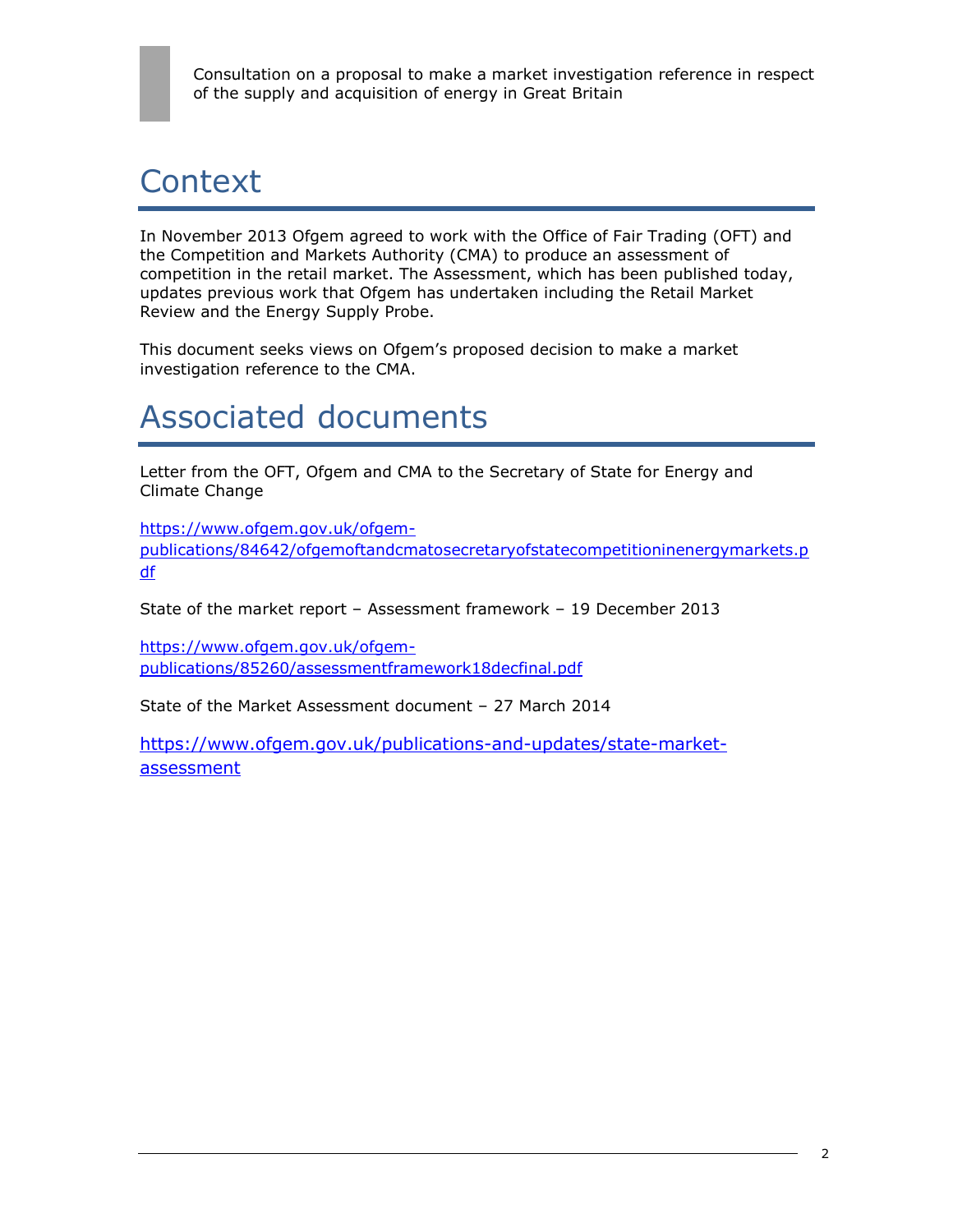# **Contents**

| <b>Executive Summary</b>                                                                                                                                                                                                                                                                                                                                                                                                                                                                                                                                                                                                                                                        | 5                                                              |
|---------------------------------------------------------------------------------------------------------------------------------------------------------------------------------------------------------------------------------------------------------------------------------------------------------------------------------------------------------------------------------------------------------------------------------------------------------------------------------------------------------------------------------------------------------------------------------------------------------------------------------------------------------------------------------|----------------------------------------------------------------|
| Proposed MIR                                                                                                                                                                                                                                                                                                                                                                                                                                                                                                                                                                                                                                                                    | $\overline{7}$                                                 |
| 1. Introduction                                                                                                                                                                                                                                                                                                                                                                                                                                                                                                                                                                                                                                                                 | 8                                                              |
| The joint Market Assessment                                                                                                                                                                                                                                                                                                                                                                                                                                                                                                                                                                                                                                                     | 8                                                              |
| Previous Ofgem studies                                                                                                                                                                                                                                                                                                                                                                                                                                                                                                                                                                                                                                                          | 9                                                              |
| The Energy Supply Probe                                                                                                                                                                                                                                                                                                                                                                                                                                                                                                                                                                                                                                                         | 9                                                              |
| The Retail Market Review                                                                                                                                                                                                                                                                                                                                                                                                                                                                                                                                                                                                                                                        | $\mathsf 9$                                                    |
| Liquidity                                                                                                                                                                                                                                                                                                                                                                                                                                                                                                                                                                                                                                                                       | 9                                                              |
| Structure of this document                                                                                                                                                                                                                                                                                                                                                                                                                                                                                                                                                                                                                                                      | 10                                                             |
| Next steps and timetable                                                                                                                                                                                                                                                                                                                                                                                                                                                                                                                                                                                                                                                        | 11                                                             |
| 2. Legal framework                                                                                                                                                                                                                                                                                                                                                                                                                                                                                                                                                                                                                                                              | 12                                                             |
| The reference test                                                                                                                                                                                                                                                                                                                                                                                                                                                                                                                                                                                                                                                              | 12                                                             |
| 3. Features of the market which prevent, restrict or distort<br>competition<br>The Market Assessment<br>Weak customer response<br>Vertical integration<br>Wider barriers to entry and expansion<br>Continuing incumbency advantage and market segmentation<br>Outcomes for consumers<br>Small business consumers                                                                                                                                                                                                                                                                                                                                                                | 15<br>15<br>16<br>18<br>20<br>21<br>23<br>24                   |
| 4. The impact of Ofgem's regulatory actions and wider policy<br>developments<br>Introduction<br>Retail market developments<br><b>Energy Supply Probe</b><br><b>Retail Market Review</b><br>Other retail market developments<br>Smart metering<br>Wholesale market developments<br>Ofgem's liquidity reforms<br>Impact of reforms<br>Conclusion                                                                                                                                                                                                                                                                                                                                  | 26<br>26<br>27<br>27<br>27<br>28<br>29<br>30<br>30<br>31<br>33 |
| 5. Exercising our discretion to propose a reference<br>Key aspects of the consumer interest<br>Whether the features are likely to endure or whether we expect that our existing<br>remedies or other developments in the market will resolve them.<br>Whether making a reference would create undue risks for security of supply<br>through damaging investor confidence<br>Whether making a reference would restrict our ability to deliver on other<br>expected developments of regulation that are in consumers' interests<br>Whether now is the right time to make a reference or whether we should wait to<br>see what the effect of our reforms are<br>Alternative powers | 34<br>35<br>35<br>36<br>36<br>37<br>38                         |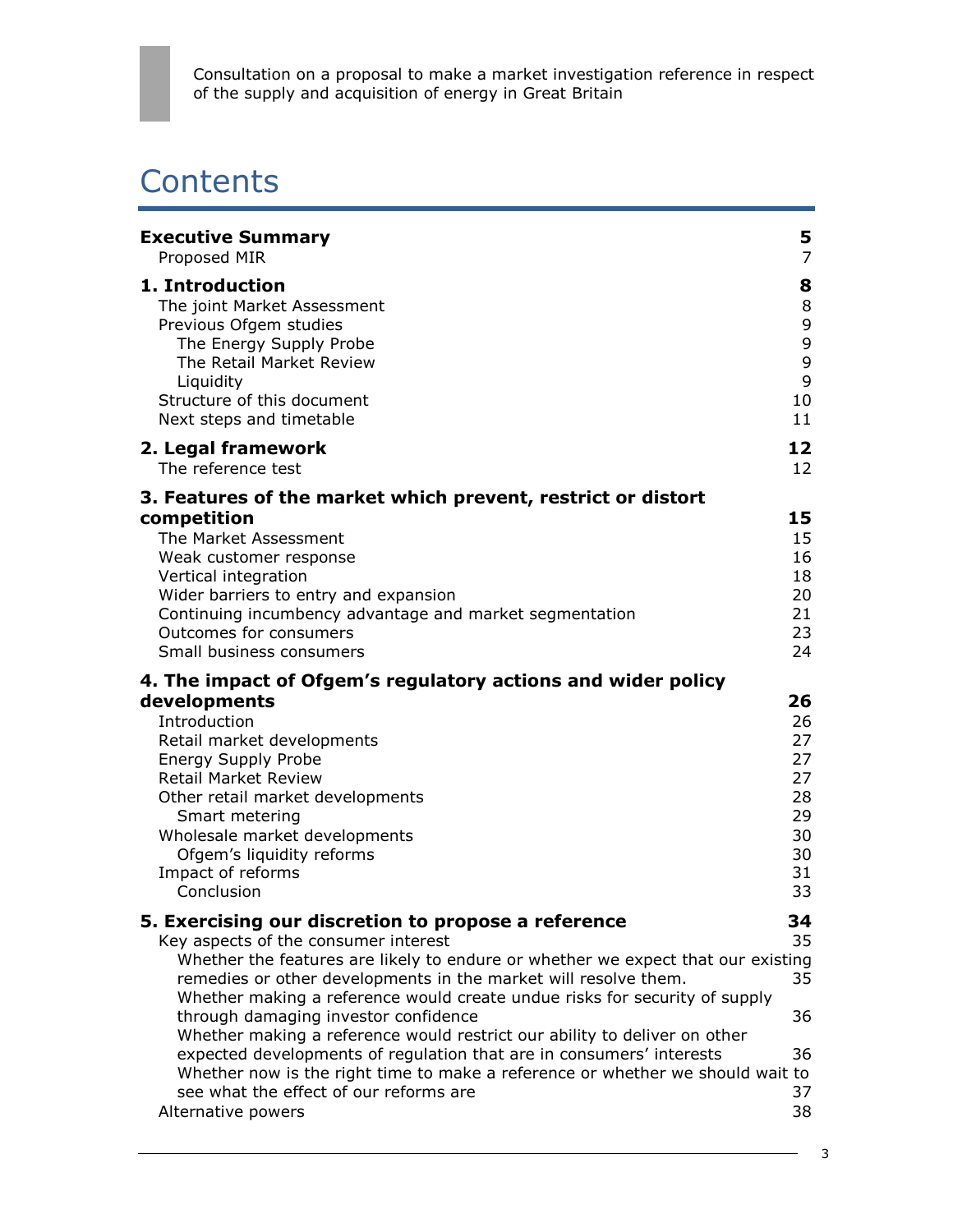| Undertakings in lieu of an MIR                   | 38 |
|--------------------------------------------------|----|
| Scale of the problem                             | 38 |
| Conclusion                                       | 39 |
| <b>Appendices</b>                                | 40 |
| Appendix 1 - Consultation response and questions | 41 |
| Appendix 2 - Draft terms of reference            |    |
| Terms of reference:                              | 42 |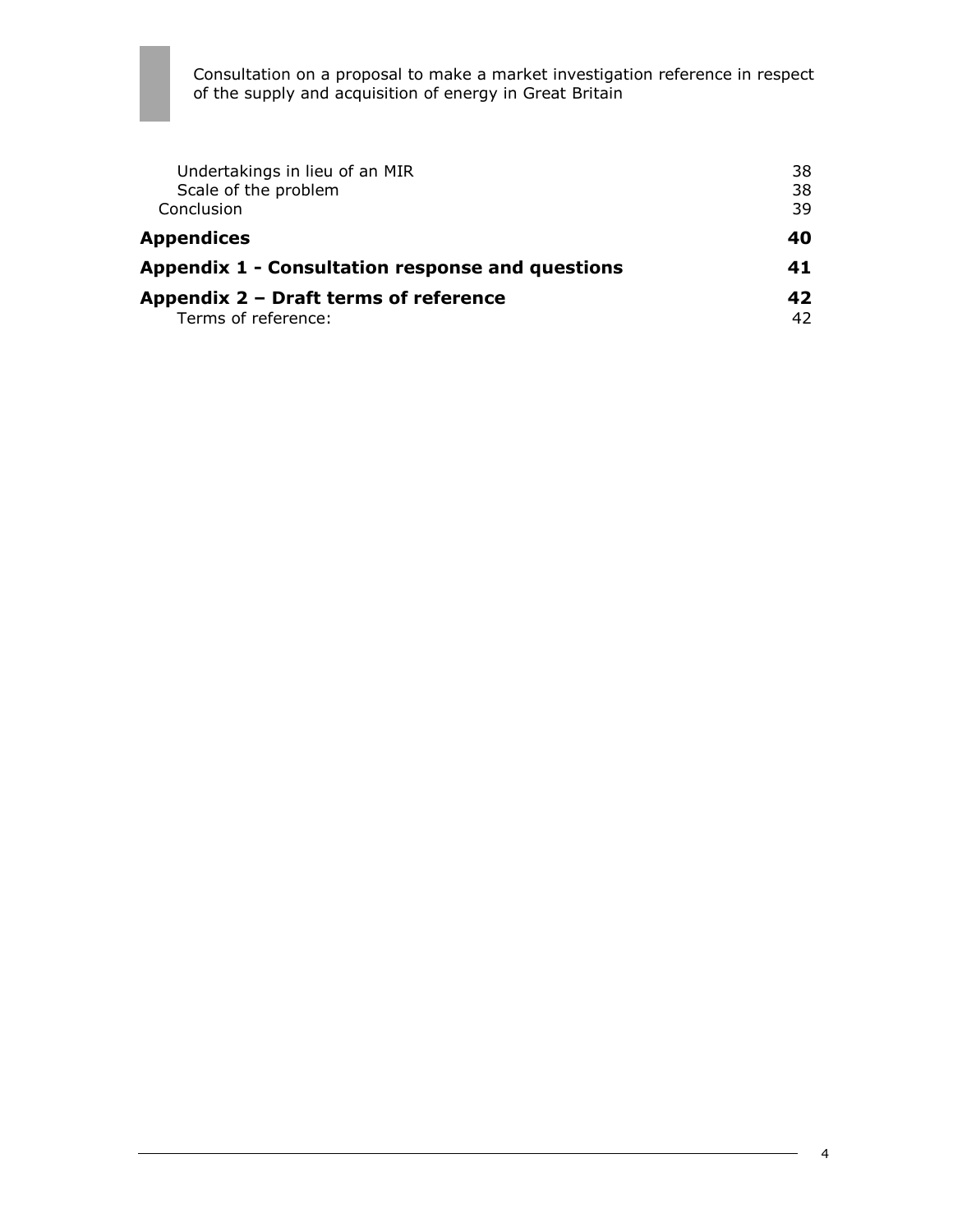# Executive Summary

Ofgem has previously set out its concerns about competition in the energy market, and has put in place remedies to address the most pressing problems we found. We have just completed a joint study with the OFT and CMA ("the Assessment") which raises similar concerns about the state of competition as well as providing further evidence that some of the problems may have worsened in recent years. The Assessment was carried out by all three organisations and gathered considerable evidence, including discussions with a wide range of stakeholders, many of whom expressed the view that enduring problems remained with competition in the market.

As a result of the Assessment and the persistence of the problems with competition, as well as the further evidence gathered, Ofgem is now proposing to make a market investigation reference to the CMA. The aim of the reference would be to establish if there are market features which are having an adverse effect on competition and, if so, whether there are reforms, including those outside Ofgem's powers, which would make competition in the market more effective.

Ofgem believes the legal test required to make a market investigation reference (MIR) has been passed. Where this threshold is met, Ofgem has discretion as to whether or not to make a reference. We now set out the main areas of concern:

### **Weak customer response**

There is evidence that customer switching has been falling over recent years despite increasing prices and significant savings available for consumers that change supplier. There was a significant spike in switching in late 2013 but it is not clear whether this trend will be sustained, and we note that the switching rate has materially decreased in January 2014. Crucially, consumer trust has fallen significantly in recent years with the last survey showing that 43 per cent of consumers did not trust energy suppliers, an increase of 4 percentage points from the previous year.

This low level of consumer engagement is the result of a variety of factors including the intrinsic nature of the product, poor information from suppliers and the long switching times. Coupled with the low level of consumer trust in the market this leads to a weak customer response which is not compatible with a state of healthy competition which would require active and confident consumers.

## **Continued evidence of incumbency advantages**

Previous analysis suggested that incumbent energy suppliers in both electricity and gas all have a relatively high proportion of customers who never or rarely engage in the market. These suppliers are able to charge higher prices to these "sticky" customers whilst making cheaper deals available to more active customers. Whilst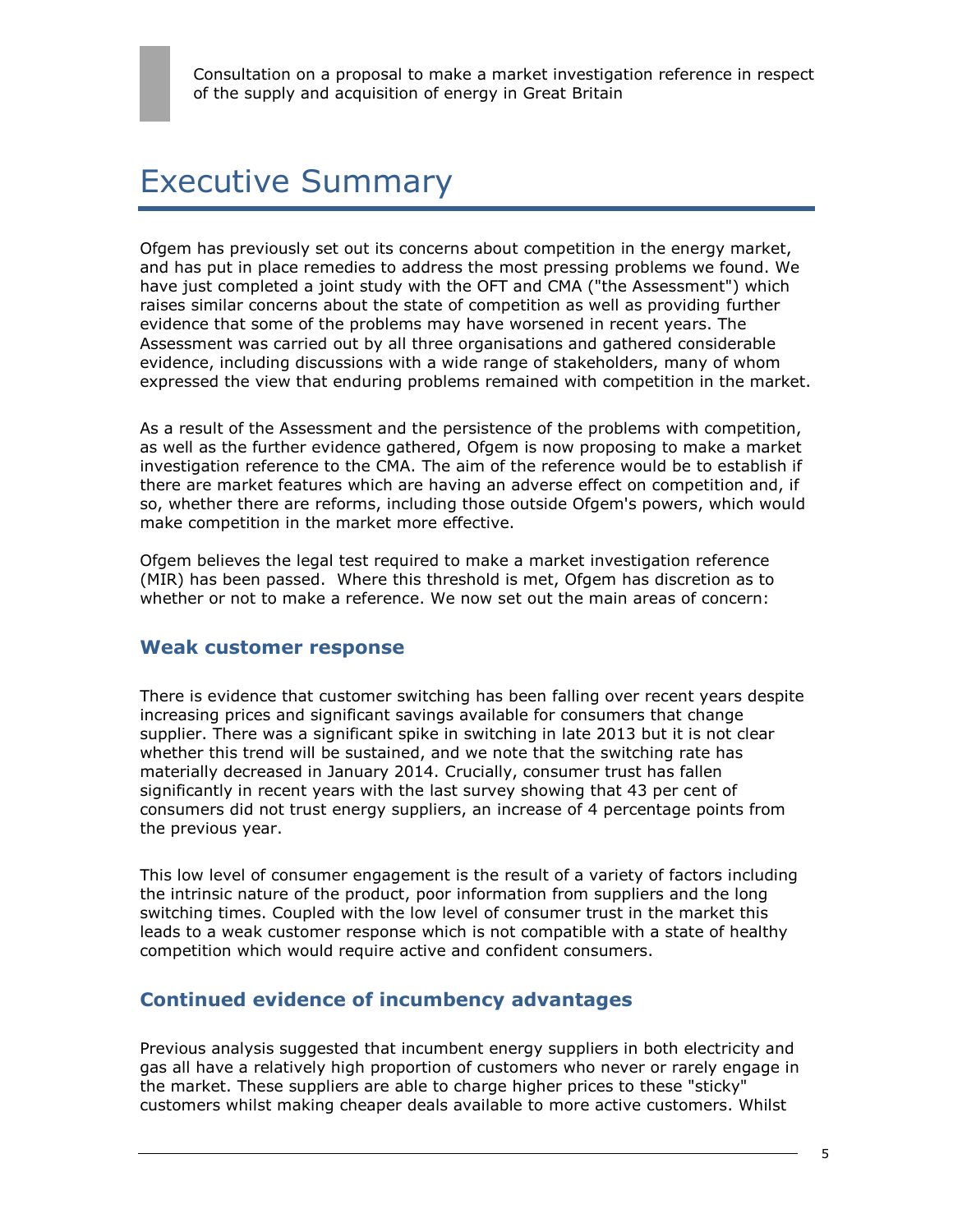incumbent market shares have fallen slightly, the Assessment has shown that this ability of incumbents to exercise market power is still present and is not compatible with an effectively competitive market.

## **Further evidence of possible tacit coordination**

Previous analysis showed evidence of weak competition in the market due to aligned pricing strategies of the six larger suppliers. Ofgem would stress that it found no evidence of explicit collusion between these suppliers. But tacit coordination can have the effect of reducing competition between suppliers and worsening outcomes for consumers.

The Assessment has found further evidence of possible tacit coordination and indeed that this pattern of behaviour may have become more entrenched over recent years. It has found evidence of strong alignment of pricing announcements, in both timing and extent, as well as a pattern of suppliers raising prices more rapidly and to a greater extent in response to an increase in costs than they reduce prices in response to a fall in costs. This is a sign of a lack of competition.

## **Vertical integration and barriers to entry**

Many stakeholders highlighted barriers to entry and, particularly, expansion in energy markets. These include low wholesale market liquidity, credit and collateral requirements, suppliers' pricing strategies, regulatory barriers and reputational risks While there has been recent growth in new entrants who now have a 5 per cent market share, there is no evidence of sustained expansion at a scale which would provide a disruptive competitive threat.

The structure of the six larger suppliers is characterised by a high degree of vertical integration (VI) between generation and supply. VI can bring benefits in terms of reduced risks and costs but can also risk increasing barriers to entry for nonintegrated suppliers who may not be able to obtain the wholesale products they need to compete. VI could also weaken competition between existing suppliers as they look to maintain a balance between their generation and supply businesses.

The Assessment did not conduct a full analysis of the costs and benefits of VI. But it has raised sufficient concerns that the model may be limiting competition as to merit a fuller study.

## **Increased supplier profits**

There has been evidence of increasing average profitability in the six larger suppliers over the last four years. The Assessment has not come to a conclusion as to whether excess profits are being made but notes the recent increases and questions the suppliers' contentions that five per cent is a fair margin. It also notes that there is variation in profitability amongst the large suppliers, and that there has been no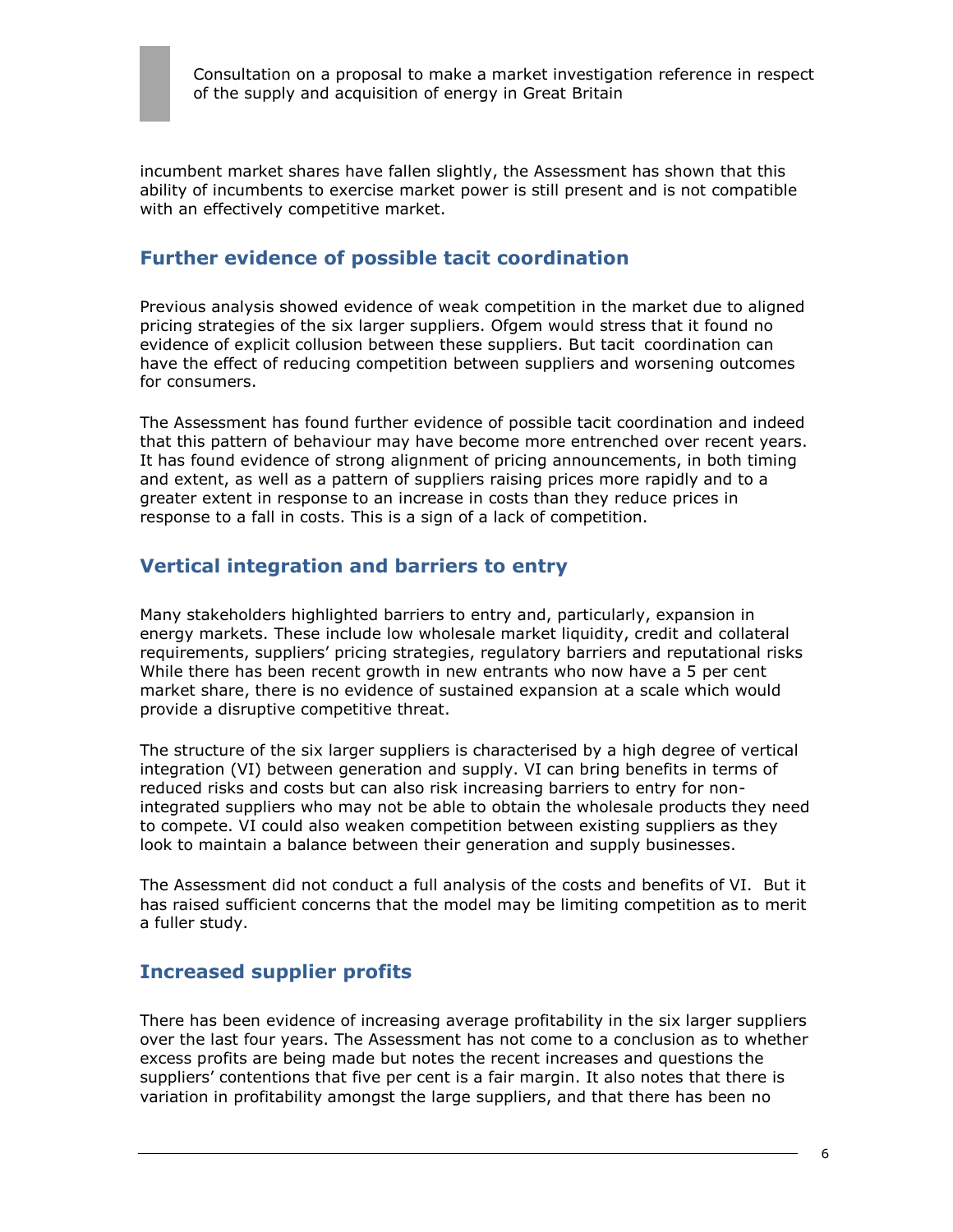

clear evidence of efficiency improvements that might be expected in a strongly competitive environment. While the evidence of profitability is not conclusive, the rise over the last few years allied to no clear evidence of increasing efficiency is indicative of a possible lack of effective competition.

### **Conclusion on competition**

Taken together, these problems indicate a lack of effective competition in energy markets. The problems identified have been analysed in previous Ofgem reviews but have persisted, and in some cases worsened, over the last few years. They constitute clear evidence that consumers are not being well served by current levels of competition.

### **Proposed MIR**

Ofgem has put in place a number of remedies to improve competition in the market. These include the RMR which is designed to make the market simpler, clearer and fairer for consumers to engage in. Ofgem has also put in place reforms to increase liquidity which will help independent suppliers to access the wholesale products they need. We are confident that these should improve competition in the market. However there continue to be low levels of consumer trust and public concern over the sector, which may limit the ability of RMR to deliver increased consumer engagement at the pace that is needed. There is also continuing uncertainty over whether vertical integration is in consumers' interests. The CMA would be well placed to analyse all of these issues using its experience to draw on evidence from other sectors and given the broader powers it can draw on should it conclude structural change is needed. A comprehensive review of these complex and inter-related issues should help restore consumer confidence in the working of the market.

Given the high levels of public concern about energy costs we consider that it is right to set this process in train now so that if further changes are needed consumers can benefit at the earliest opportunity. Leaving open the possibility of a reference while we wait to see what the effect of our reforms is would also have potentially negative impacts on investment and delay the conclusion of that period of uncertainty.

The energy sector is on the cusp of major change with the rollout of smart metering, the proposed introduction of Electricity Market Reform and the move to an integrated European-wide market. We would expect the CMA, in considering any reference, to take account of these reforms.

We would also expect the CMA to focus on ensuring that the market works for all consumers, including vulnerable consumers for whom the high level of prices are a particular concern.

In the meantime we will continue with the range of regulatory projects that we have in hand aimed at improving competition and maintaining security of supply. This would allow us to make timely changes to protect consumers' interests in parallel, with any CMA investigation.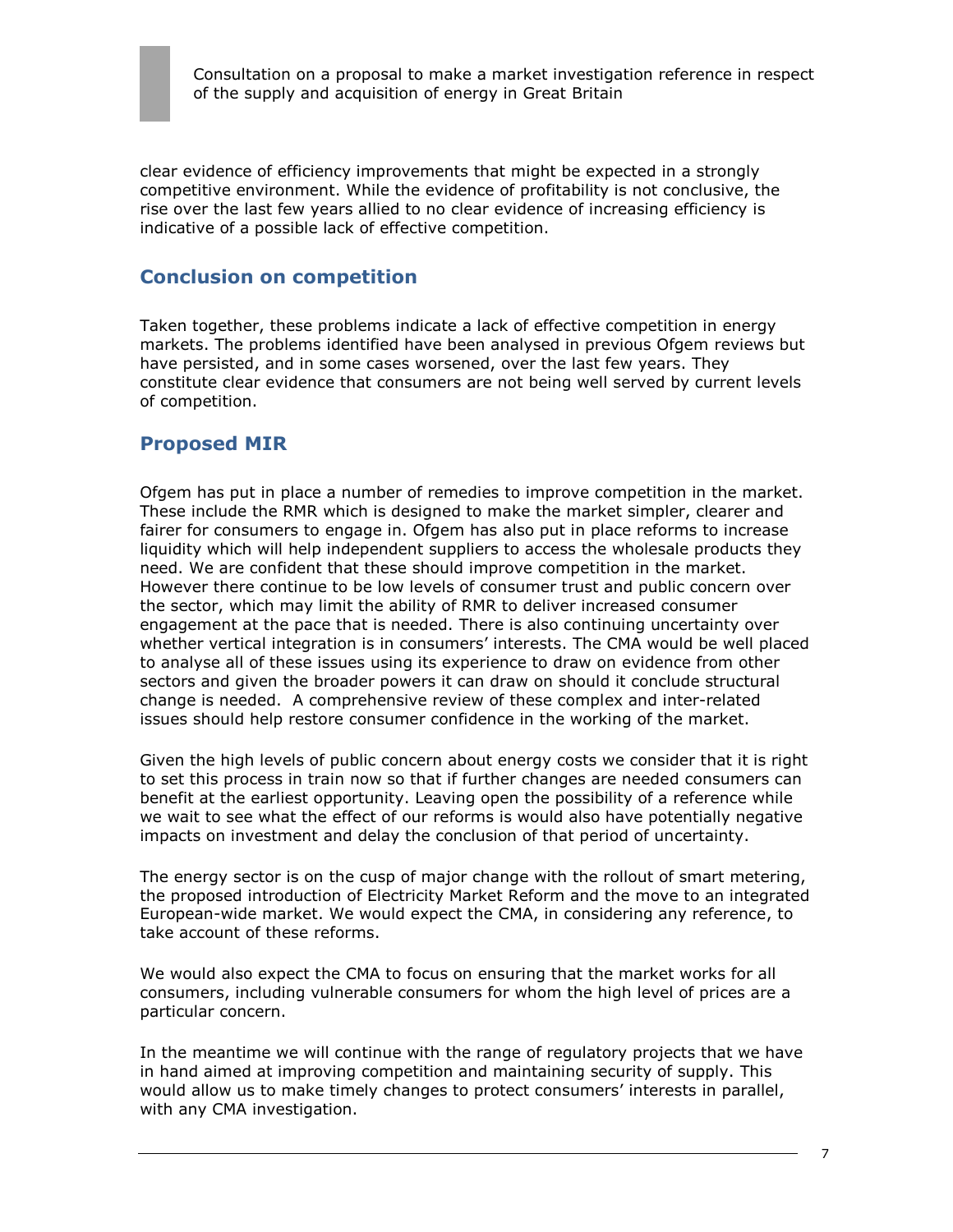# 1. Introduction

#### **Chapter Summary**

In November 2013 Ofgem agreed to work with OFT and CMA to produce an assessment of competition in the retail market.

The Assessment, which has been published today, updates previous work that Ofgem has undertaken.

This document seeks views on Ofgem's proposed decision to make an MIR.

## **The joint Market Assessment**

1.1. At a time when consumers are faced with rising energy prices and many are struggling to pay their bills there are inevitably questions about how effectively the energy market is working. Ofgem has previously made clear that in its view the market is not working as well as it should. We have recently introduced reforms under our Retail Market Review (RMR) aimed at making the market simpler, clearer and fairer for consumers. We have also just introduced new rules – our liquidity reforms – aimed at making it easier for independent suppliers and generators to access and compete in the wholesale market.

1.2. As part of its RMR reforms, Ofgem had committed to monitor the impact of its proposals and report regularly in its assessment of competition and the health of the market. In our response to the Energy and Climate Change Committee we committed to producing this assessment annually. The Secretary of State subsequently asked Ofgem to work with the Office of Fair Trading (OFT) and the Competition and Markets Authority (CMA) to deliver the first assessment by the end of March 2014.

1.3. By bringing together Ofgem's knowledge of energy markets with the OFT's wider experience of market assessments we have produced a joint assessment that provides an updated view on the effectiveness of competition in the market and identifies key areas of continuing concern.

1.4. The Assessment published alongside this consultation includes new analysis in a number of areas and involved interviews with over 40 stakeholders, including a range of small suppliers and potential new entrants. It looks at both the domestic and the small business market while recognising that in general past analysis has suggested greater competition and fewer problems for consumers in the small business market.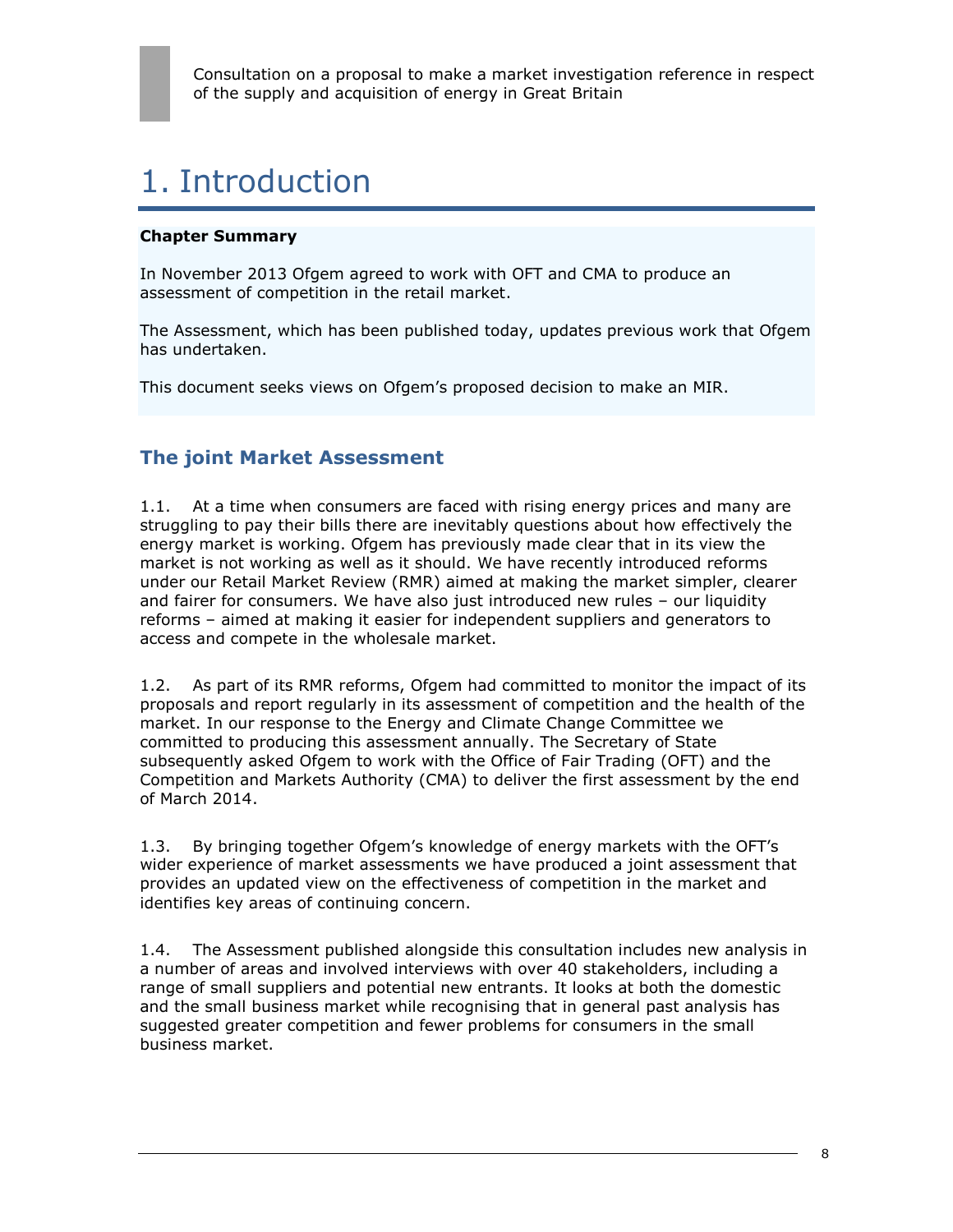# **Previous Ofgem studies**

### **The Energy Supply Probe**

1.5. The Energy Supply Probe ('the Probe') was launched in 2008 prompted by a range of consumer concerns including a very sharp increase in retail prices linked to rising global energy prices. It looked at a range of areas including consumers' experience of the market; switching rates and suppliers' pricing of different market segments; the relationship between retail and wholesale energy prices; suppliers' market shares; liquidity and entry into the market. Based on this evidence Ofgem put in place a number of remedies, including launching a fuller review around liquidity in the wholesale market.

#### **The Retail Market Review**

1.6. Following the Probe, Ofgem's regular monitoring of the retail market raised concerns that some areas of the market were still not working effectively. The RMR was therefore launched to establish suppliers' progress in implementing the Probe reforms and whether further actions were necessary to address any remaining issues. The review found that while there had been improvements in certain areas since the Probe, many of the problems with consumer engagement remained and there was evidence of persistent consumer harm. We also found that many practices were not in line with the spirit, and in some cases the letter, of the new rules implemented through the Probe. As a part of this review Ofgem undertook extensive consumer research to help build its understanding of the potential causes of the low levels of consumer engagement. A number of remedies were put in place to seek to tackle the low levels of consumer engagement and trust.

#### **Liquidity**

1.7. In 2011 Ofgem published an assessment of wholesale market liquidity building on its earlier work in the Probe. This identified only limited improvements in the availability of wholesale products that new entrants need in terms of high volumes of standard products (as measured by churn and bid-offer spreads); availability of longer dated products (13 months and beyond) and meeting the needs of independents for specific products (in terms of shape and size).

1.8. In November 2013 we concluded that we had consistently found that GB wholesale electricity market liquidity was poor, particularly for products traded ahead of when they will be supplied. We found that this was inhibiting the ability of market participants – particularly independent market participants - to compete effectively in the electricity generation and supply markets. Reforms have been introduced which will take effect from 31 March 2014.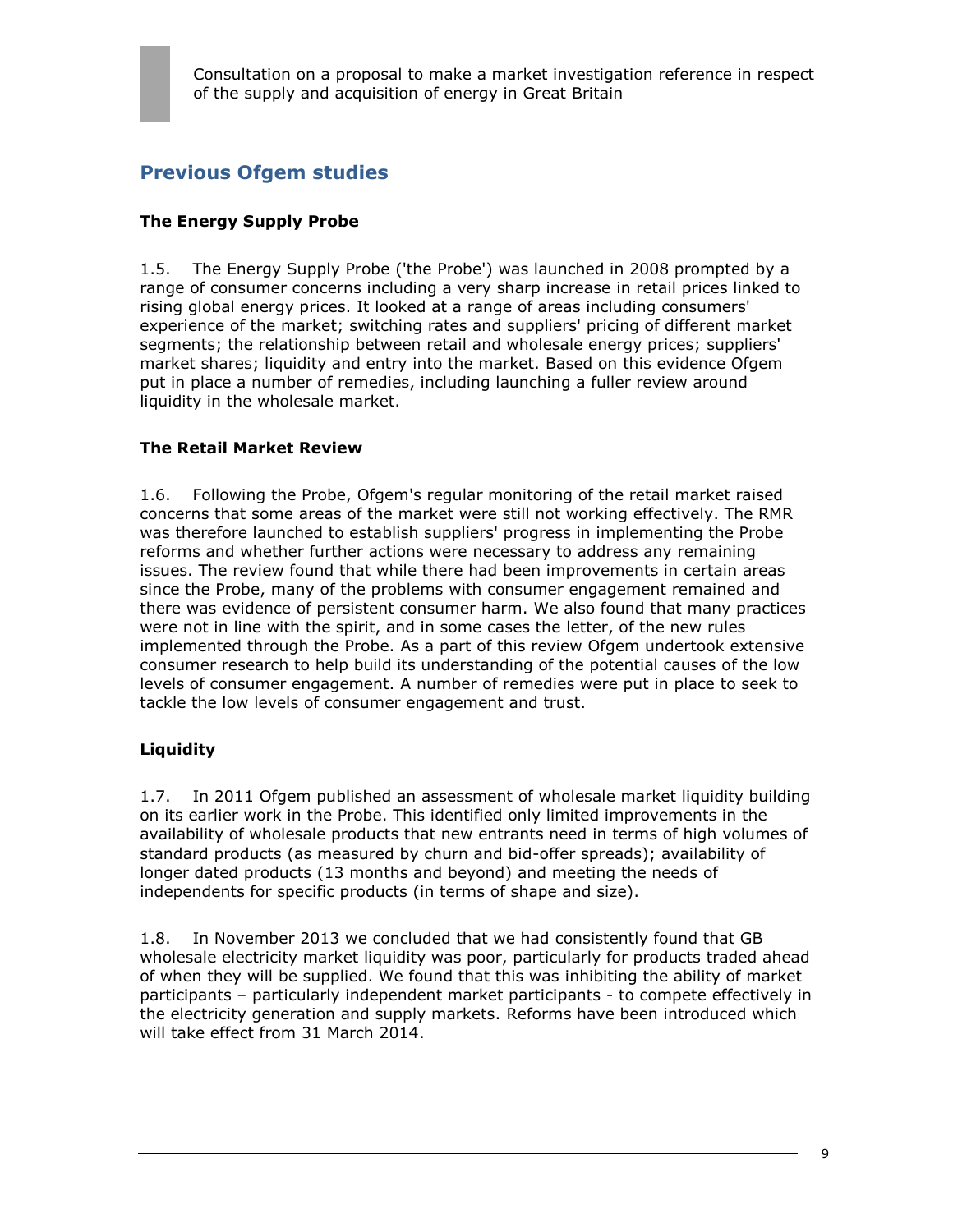## **The Market Investigation Reference regime**

1.9. Under s.131 of the Enterprise Act 2002<sup>1</sup>, Ofgem has the power to make a Market Investigation Reference (MIR) to the Competition Commission (the CMA from 1 April 2014) where it has reasonable grounds for suspecting that any feature or combination of features of a market in the UK for goods or services, prevents, restricts or distorts competition in connection with the supply or acquisition of any goods or services in the UK or part of the UK. Where this reference test is met Ofgem has discretion as to whether to make a reference.

## **Structure of this document**

 $\overline{a}$ 

1.10. This document sets out the basis for Ofgem's proposed decision to make an MIR, and seeks views from stakeholders. The structure of the document is summarised below:

Chapter 2 – The legal framework. We set out the legal test for Ofgem to make a market investigation reference to the CMA.

Chapter 3 – The features of the market which prevent, restrict or distort competition. We set out our views on the features we have identified through previous Ofgem work, and the Assessment published alongside this consultation document. On the basis of this analysis we conclude that the reference test is met.

Chapter 4 – The impact of Ofgem's regulatory actions and wider policy developments. In deciding whether to exercise our discretion to make a reference a key consideration is the extent to which the reforms that we have already put in place could be expected to address the features identified. We therefore summarise the work that Ofgem has completed, the reforms we have put in place and the work that we will continue with. We consider the impact of these reforms on the features that we have identified.

Chapter 5 – Exercising our discretion to propose a reference. We outline the issues that we have considered in deciding whether to exercise our discretion to propose a reference. On the basis of this analysis we conclude that a reference at this stage would be in consumers' interests.

 $1$  Section 36A of the Gas Act 1986 and section 43 of the Electricity Act 1989 provide that Ofgem has concurrent jurisdiction with the OFT/CMA in respect of commercial activities in the energy sector.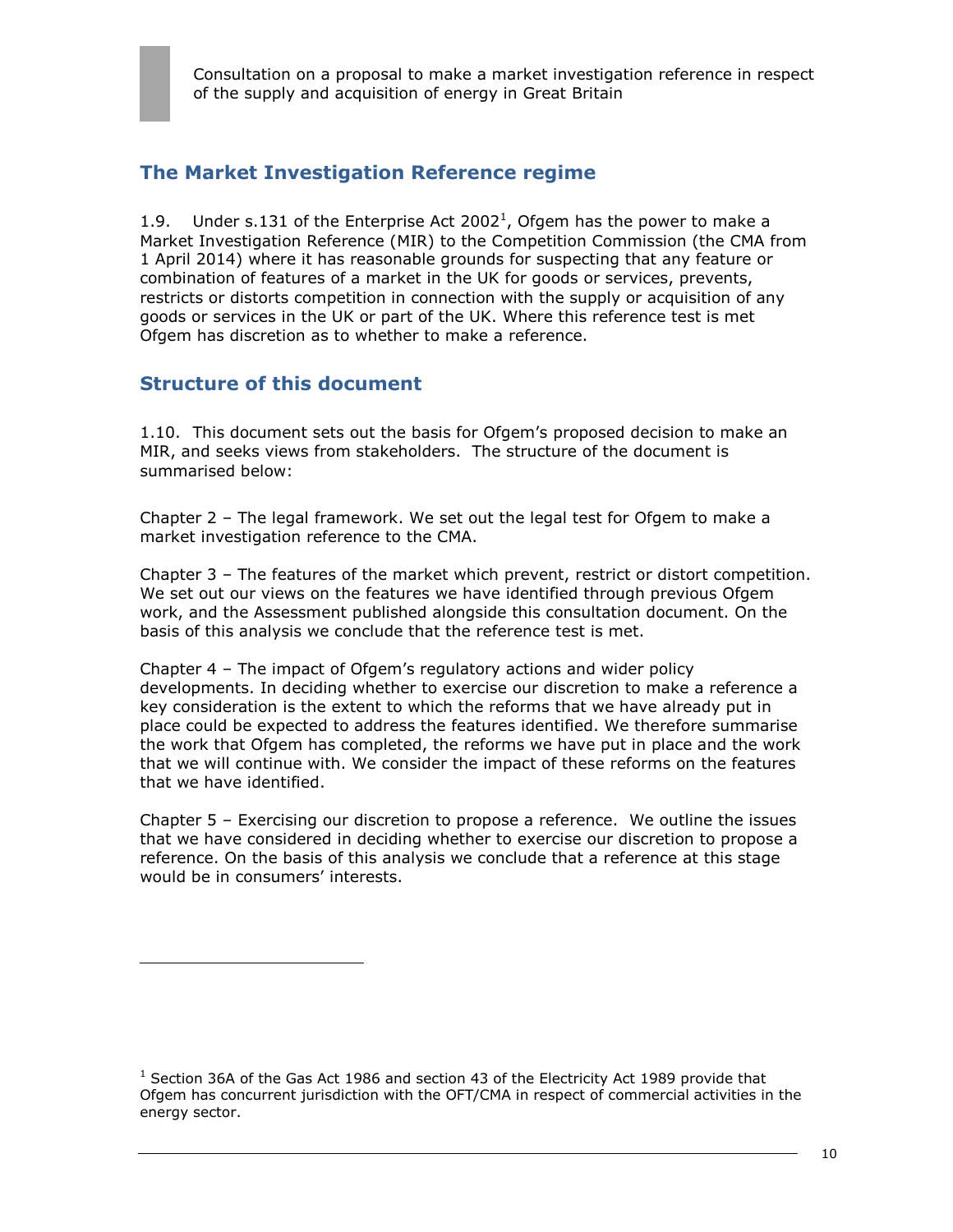## **Next steps and timetable**

1.11. We welcome views on our consultation on the proposal to make a market investigation reference to the CMA, by 5pm on **Friday 23 May 2014**. Responses to this consultation should be sent to by [stateofthemarket@ofgem.gov.uk.](mailto:stateofthemarket@ofgem.gov.uk) We will then consider these responses and then aim to publish our decision in the summer.

1.12. If Ofgem decide to make a MIR to the CMA after considering consultation responses, then we will publish a decision letter confirming the features that we had grounds to suspect were causing an adverse effect on competition together with the reasons for us to exercise our discretion. The reference would then be made to the CMA and would require them to complete a market investigation.

1.13. While the focus of the Assessment has been on the energy supply market, if we decide to make a MIR we will need to set out in the reference the market that we are referring. Our aim would be to cast the reference broadly to allow the CMA to explore the full range of potential features, including vertical integration. A draft of the proposed reference is included in Appendix 2.

1.14. Guidance on the CMA's MIR process is available on their website. Their standard timescale for completion of an MIR is 18 months for the reference, plus a further six months for implementation of remedies.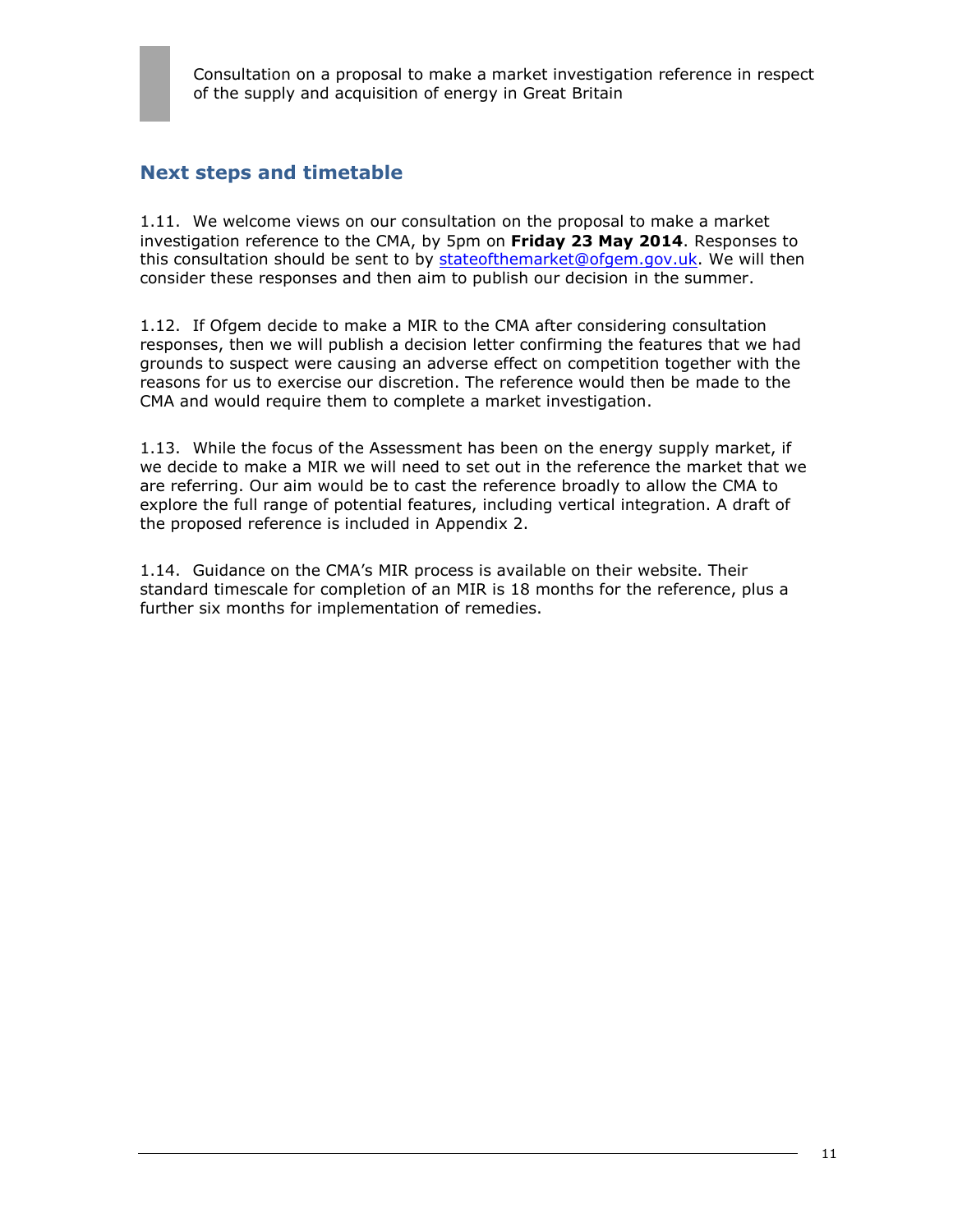# 2. Legal framework

## **The reference test**

2.1. In order to be able to make a MIR, Ofgem must have reasonable grounds for suspecting that any feature, or combination of features, of a market in the United Kingdom for goods or services prevents, restricts or distorts competition in connection with the supply or acquisition of any goods or services in the United Kingdom or a part of the United Kingdom (the 'reference test'). $2$ 

2.2. If this threshold is met then Ofgem is able to make a reference but has then to consider whether to exercise its discretion to do so. The reference test sets out three types of market feature that could have an adverse effect on competition: structural features, conduct of firms, and the conduct of customers.<sup>3</sup> There will often not be clear separation between structural features and those relating to conduct but our view is that all three types of features are present in the market we are proposing to refer to the CMA for further investigation.

2.3. Ofgem's principal objective is to protect the interests of existing and future energy consumers. These interests are to be taken as a whole and include the reduction of greenhouse gases, the security of the supply of gas and electricity to consumers, and Ofgem's fulfilment of the objectives in the EU Gas and Electricity Directives (such as the promotion of competition, helping to ensure consumer protection and contributing to the protection of vulnerable consumers). When exercising regulatory functions Ofgem is generally required to act in the manner it considers will best further the principal objective, by promoting effective competition in the activities where appropriate. However, before performing regulatory functions with a view to promoting competition, Ofgem must always first consider the extent to which the interests of consumers would be protected by the promotion of competition and whether there are other ways which would better protect these interests.

2.4. In deciding whether to exercise its discretion to make a reference Ofgem therefore has to decide whether such a reference would be in consumers' interests.

2.5. Ofgem would also have regard to the OFT guidance on when an MIR would be appropriate which includes consideration of the extent to which the features

 $\overline{a}$ 

 $2$  S.131(1) of the Enterprise Act 2002

 $3$  S.131(2) of the Enterprise Act 2002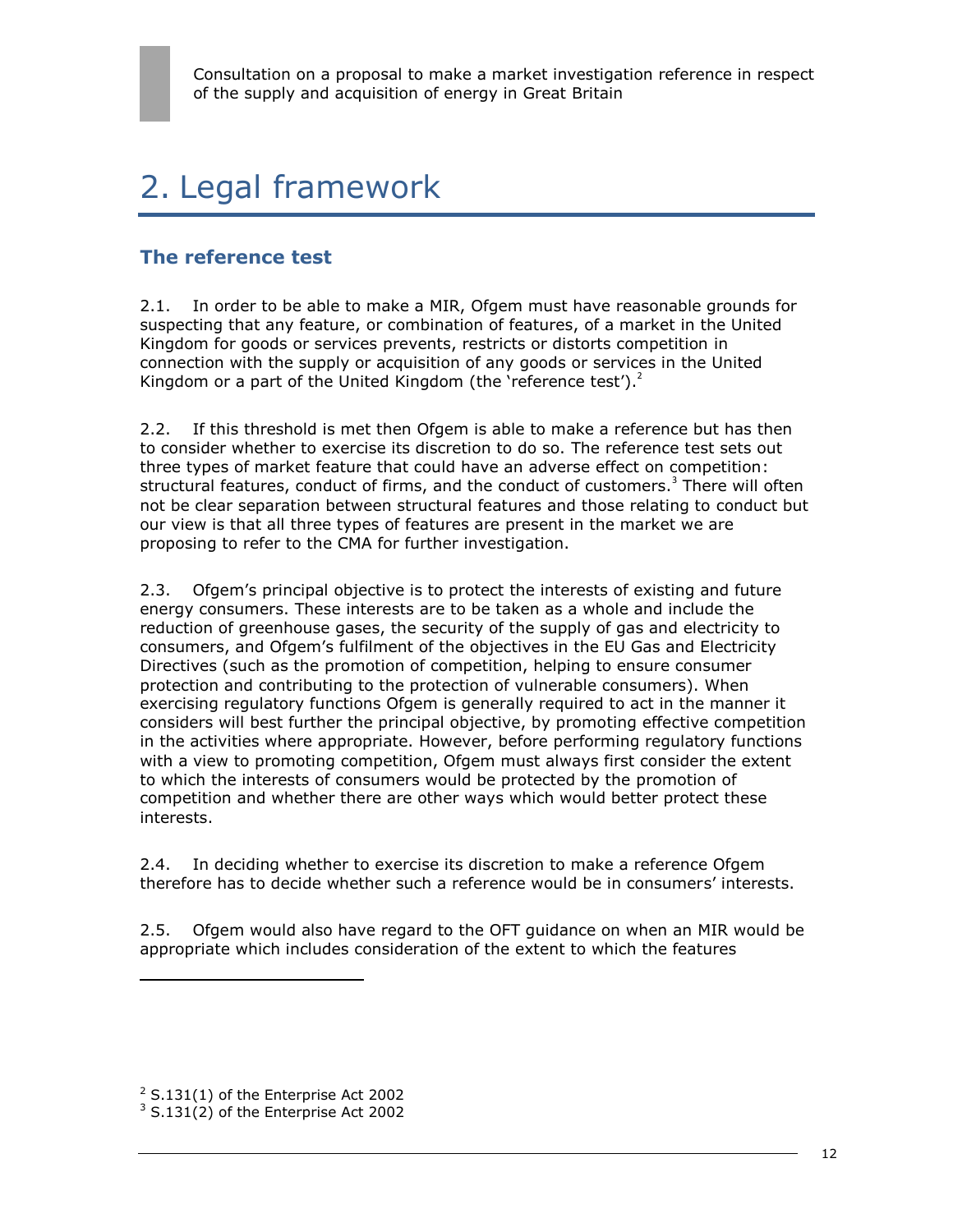identified can be expected to persist and whether other action would be more appropriate.

2.6. The OFT and Ofgem have concurrent powers to make MIRs under part 4 of the Enterprise Act. In accordance with statutory requirements<sup>4</sup>, Ofgem has consulted with the OFT on its intention to exercise concurrent powers and has confirmed with OFT that in this instance it is appropriate for Ofgem as the sector regulator to exercise such powers.

2.7. Under section 169 of the Enterprise Act, when Ofgem is considering whether to make a decision on a reference it must first consult, so far as reasonably practicable, any person on whose interests the decision is likely to have a substantial impact. This document sets out for consultation the reasons for Ofgem's proposed decisions and invites views.

## **The MIR process**

 $\overline{a}$ 

2.8. If, following consultation, Ofgem decides to make an MIR then the CMA would be required to investigate whether there are any features of the market that prevent, restrict or distort competition ('adverse effects on competition').

2.9. If the CMA decides that there are one or more adverse effects on competition it must take such action as it considers reasonable and practicable to 'remedy, mitigate or prevent' the adverse effect on competition and to 'remedy, mitigate or prevent any detrimental effects on customers' so far as those effects have resulted from the adverse effect (section 138 of the Act).

2.10. In order to achieve that, the CMA may accept undertakings from appropriate persons or may make an Order under section 161 of the Act. Such an Order may contain anything permitted under Schedule 8 of the Act, as well as supplemental provisions. Schedule 8 provides the CMA with wide-ranging powers falling within the following general areas: power to order non-price information to be provided without also requiring price information, general restrictions on conduct, general obligations to be performed, acquisitions and divisions, and the supply and publication of information.

2.11. The CMA may also modify the conditions of licences granted under sections 7, 7A and 7B of the Gas Act 1986 and section 6 of the Electricity Act 1989. When deciding whether such action would be reasonable and practicable for the purpose of

 $4$  Section 36A(5) of the Gas Act 1986 and section 43(4) of the Electricity Act 1989.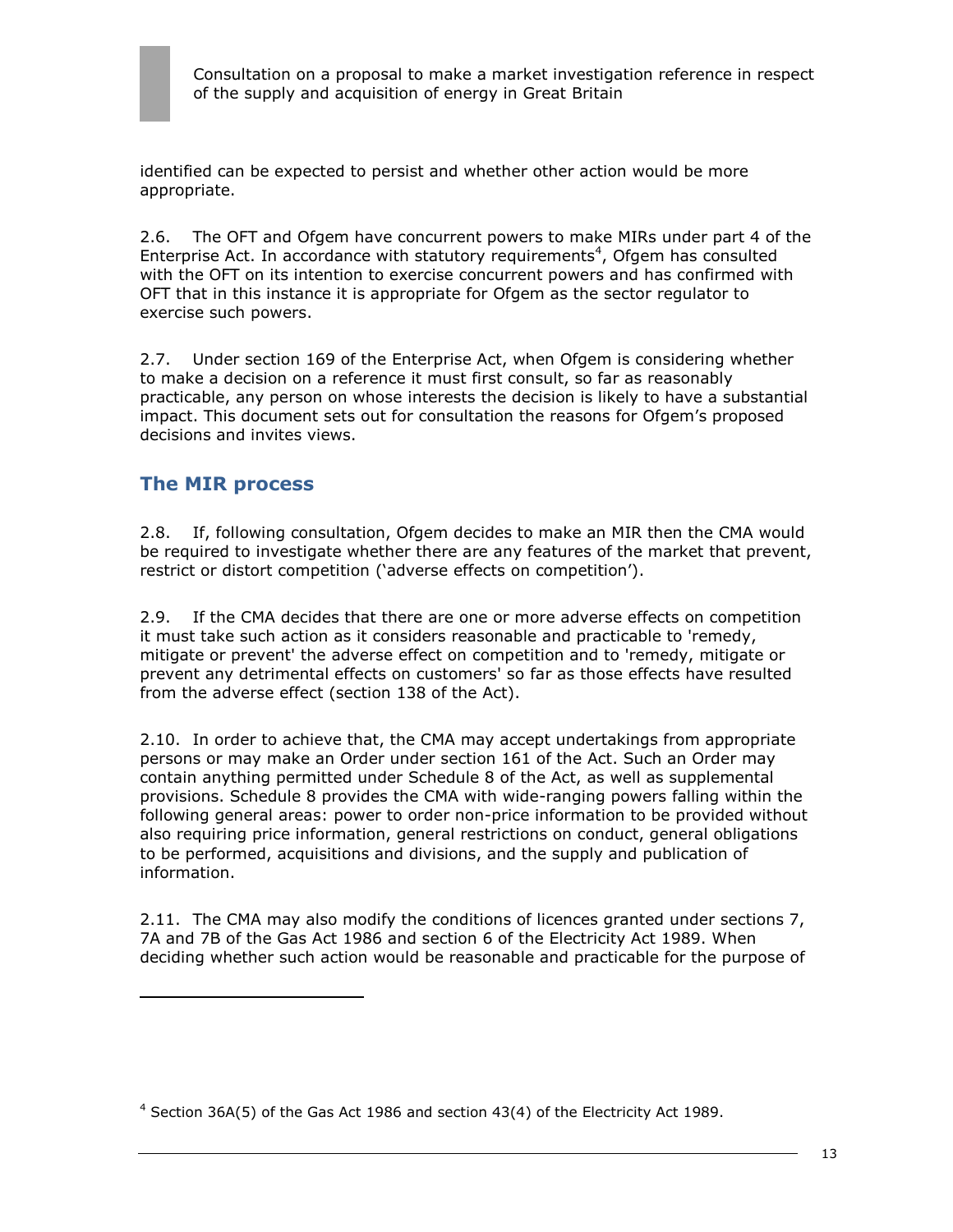

remedying, mitigating or preventing an adverse effect on competition, the CMA would be obliged to have regard to Ofgem's principal objective and general statutory duties.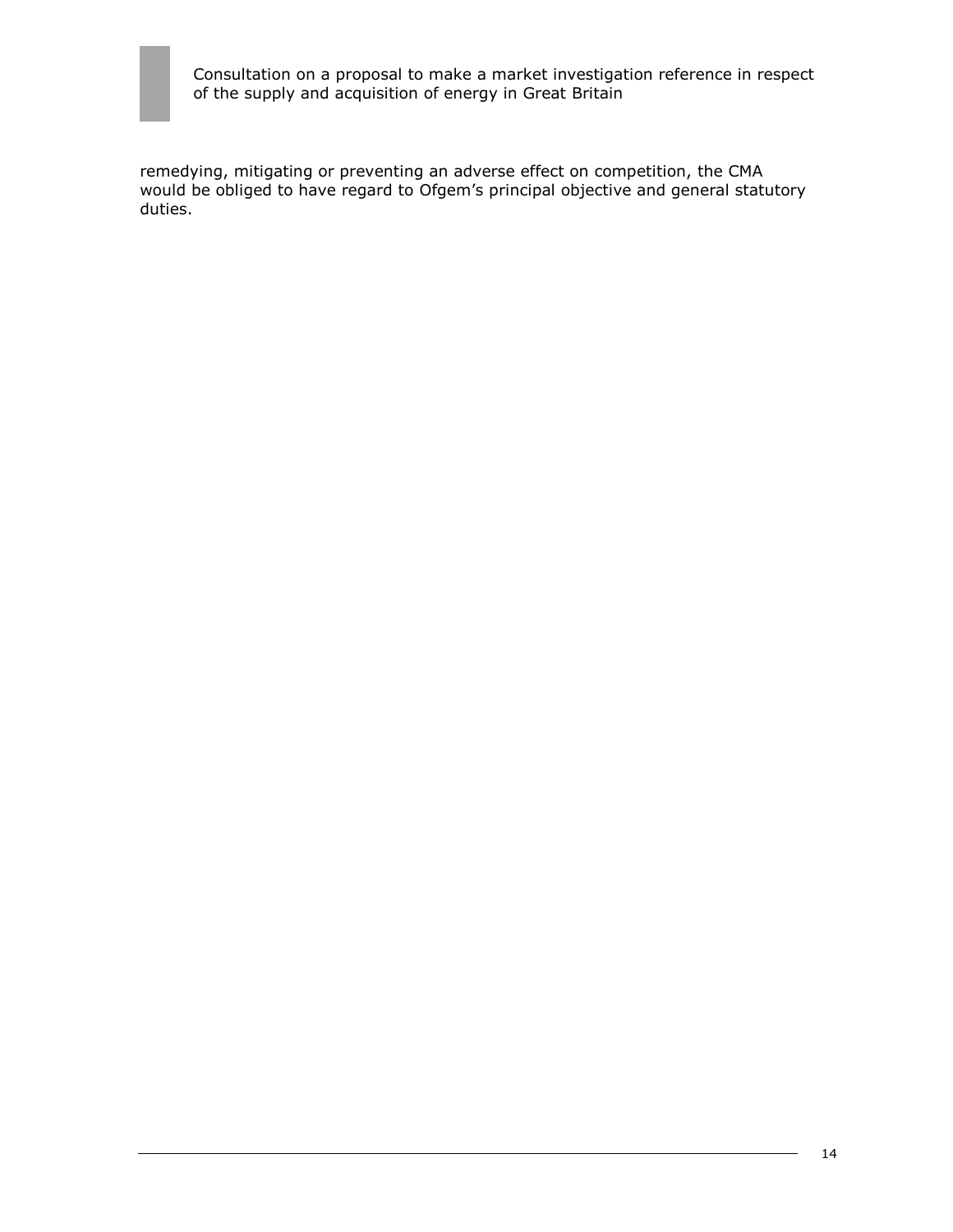# 3. Features of the market which prevent, restrict or distort competition

#### **Chapter Summary**

The Assessment identifies a number of features of the market that are mutually reinforcing and that together would appear to be having an adverse effect on competition.

These features include weak customer response, vertical integration and wider barriers to entry and expansion, continuing incumbency advantage and evidence of possible tacit coordination.

These features lead to poor outcomes for consumers with concerns about rising profits. Consumer trust is at an all-time low.

These features reflect what Ofgem has observed in previous reviews of the market and the persistence, and in some cases worsening, of these features is a particular concern.

On the basis of this evidence Ofgem is satisfied that the test for it to able to make a Market Investigation Reference is met.

### **The Market Assessment**

 $\overline{a}$ 

3.1. As set out above, building on the findings of the Probe and the RMR, Ofgem has been working with the OFT and CMA to provide an updated view of the state of the market. As set out in the Framework document published in December 2013<sup>5</sup> we did this by following the standard Competition Commission approach of identifying potential theories of harm.

3.2. The full findings are set out in the Assessment but we summarise below the particular features that Ofgem has reasonable grounds to suspect may be preventing, restricting or distorting competition. These are the principal features that we have identified based on the Assessment and our previous reviews. In the event of a Market Investigation Reference (MIR) it remains open to the CMA to form its

<sup>5</sup> <https://www.ofgem.gov.uk/ofgem-publications/85260/assessmentframework18decfinal.pdf>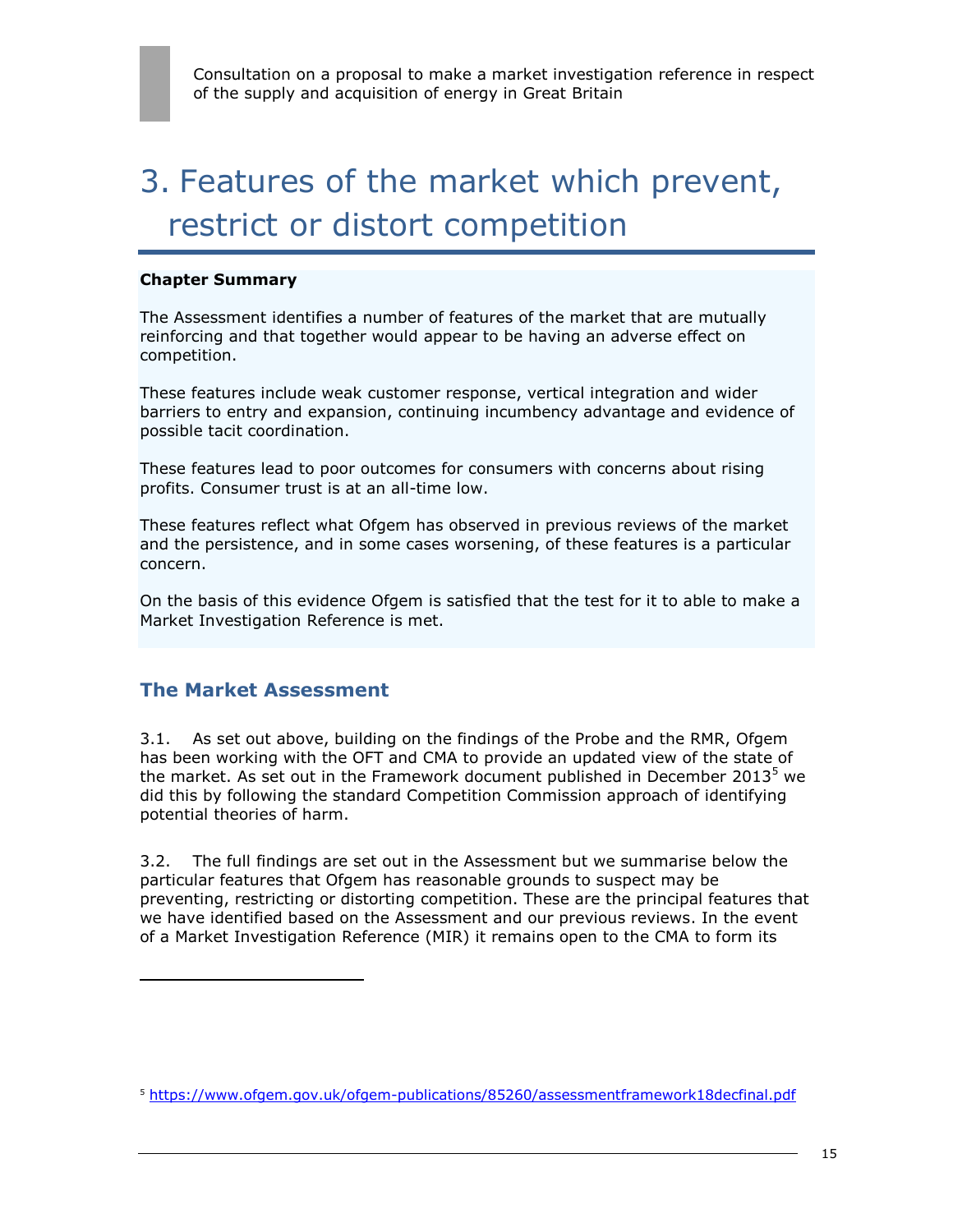own view on the market features which would be investigated within the scope of any reference made.

#### 3.3. The features we have identified are:

- weak customer response;
- vertical integration and wider barriers to entry and expansion;
- continuing incumbency advantage and market segmentation; and
- further evidence of possible tacit coordination.

3.4. We then look at the outcomes for consumers in particular in terms of increasing profits.

3.5. The scope of the Assessment was domestic and small non-domestic consumers. The Assessment has focussed on the domestic market but we set out below where we consider the position is different for small non-domestic consumers. We recognise that while we have found more effective competition and better outcomes in the non-domestic market, smaller non-domestic consumers face many of the same features as domestic consumers.

### **Weak customer response**

3.6. In competitive markets we would expect to see consumer actions, such as the threat of switching supplier, exert competitive pressure on suppliers. However, as the Assessment shows, there appears to be large parts of the market where this is not occurring.

3.7. As Ofgem has previously observed, energy as a product has low intrinsic interest for consumers - it is consumed indirectly through the provision of heat, light, cooking etc. Consumers typically have low awareness of their energy consumption although there are high levels of concerns about the levels of bills and affordability of what is an essential service. For most customers on evergreen contracts there is no obvious trigger or decision point to prompt engagement.

3.8. The Assessment notes the evidence from RMR in 2011 that at that time:

 There were a large number of tariffs, many of which had complex structures and discount arrangements. This made the prospect of engaging in the market unattractive for many consumers and meant it was often difficult for consumers who did engage to choose the best deal for them.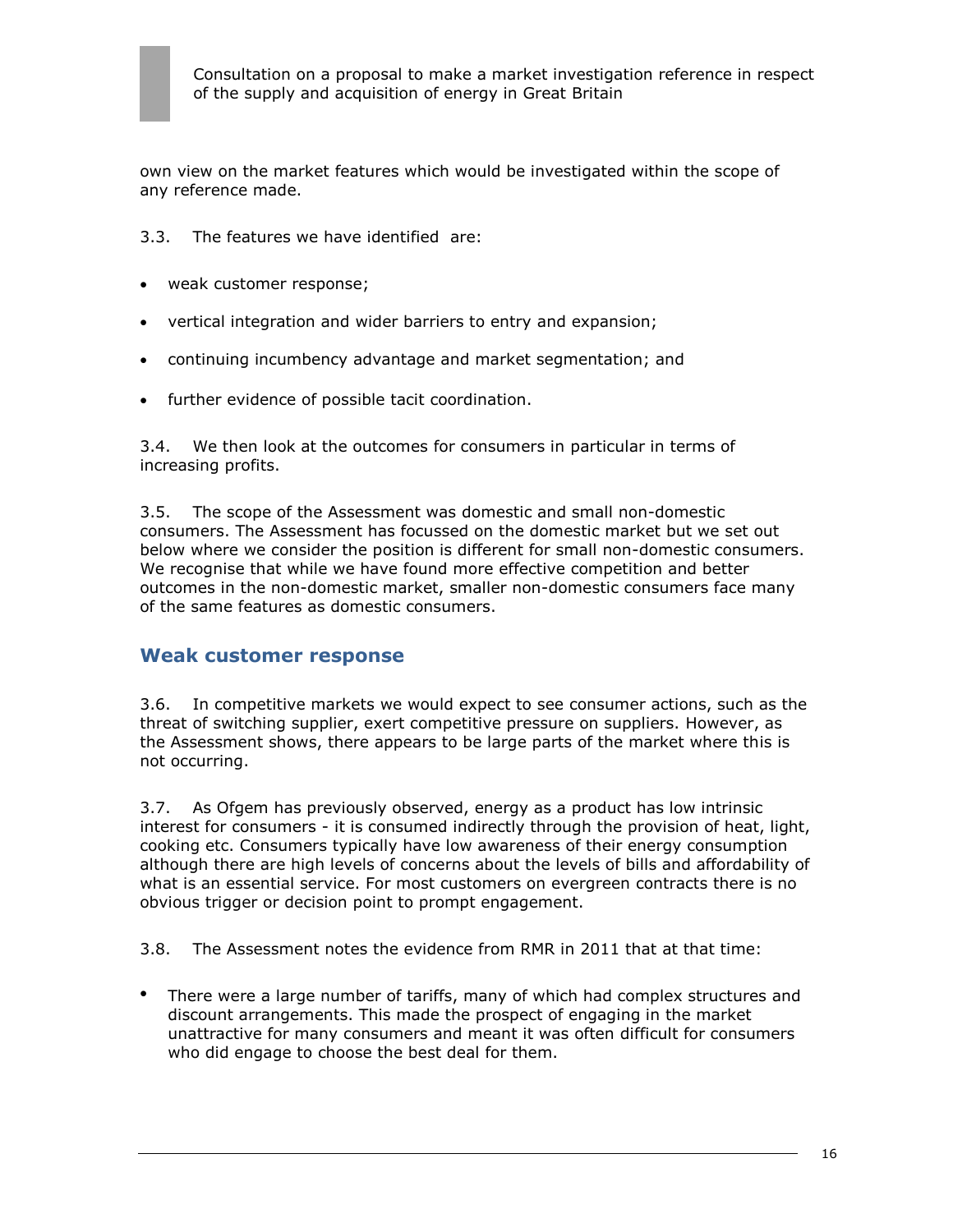- There were gaps and lack of clarity in the information given by suppliers to consumers which meant that they were not prompted to engage or given the full set of information they needed to assess options in the market.
- There was a lack of trust and poor supplier conduct which further reduced the confidence of some customers to engage in the market and contributed to the permanent disengagement of others.

3.9. The Assessment also notes the updated research carried out by Ofgem last year<sup>6</sup>. This showed that barriers to accessing and identifying best offers remained, ahead of the RMR reforms being introduced. 62 per cent of consumers said there were too many tariffs available with 54 per cent saying they understood the range of tariffs 'not very much' or 'not at all'.

3.10. The Assessment also notes the impact that concerns about the switching process and the long timescales for switching can have on consumers' readiness to engage in the market. The relatively high level of savings that customers say they would need to make to switch is likely to be an indication of the perceived risks in switching. Of those who had switched 26 per cent said they wouldn't do so again because of the time involved and disappointment at the outcome.

3.11. Overall satisfaction and trust in suppliers is low and has continued to fall. 43 per cent of domestic customers distrust energy companies to be open and transparent in their dealings with consumers.  $\frac{7}{1}$ 

3.12. The Assessment considers the switching rate to be an indicator of the extent of competition in a market. Switching rates have fallen year on year since 2008, despite persistent price differentials and potentially large savings from switching. This may be explained, at least in part, by the gradual withdrawal from doorstep selling by the six largest suppliers. There was a spike in switching at the end of last year which saw the highest monthly switching rate for at least five years. We think this is due to extensive publicity and media interest surrounding the recent price rises. It is not clear whether these trends will be sustained, and we note that the switching rate has materially decreased in January 2014.

3.13. The Assessment also notes that a large number of domestic consumers don't switch, or switch very rarely. In Ofgem research 62 per cent of domestic consumers could not recall switching supplier.

 $\overline{a}$ 

<sup>6</sup> Ipsos MORI, Customer Engagement with the Energy Market - Tracking Survey 2013, p40-42

<sup>&</sup>lt;sup>7</sup> Ipsos MORI, Customer Engagement with the Energy Market - Tracking Survey 2013, p.52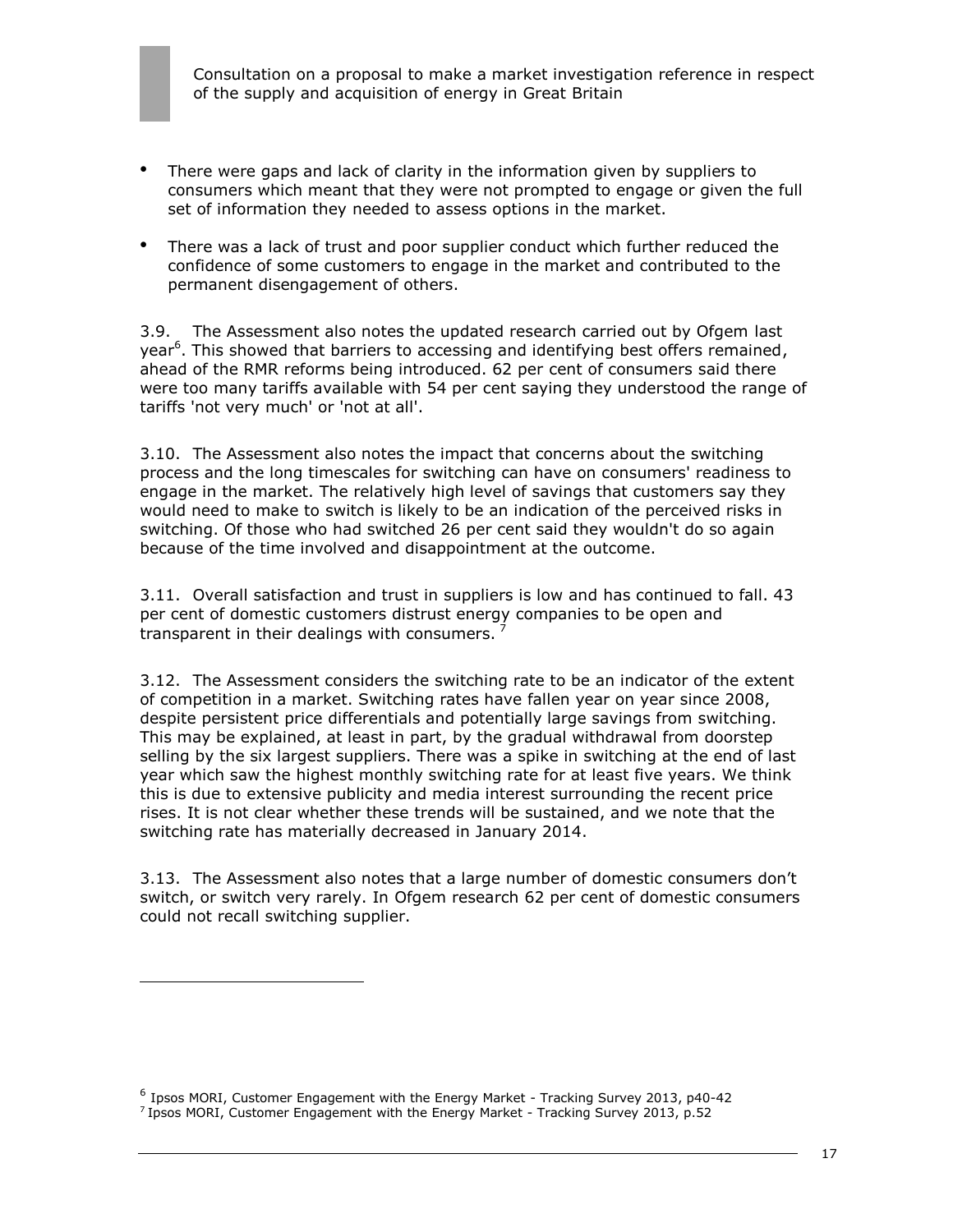

3.14. In conclusion Ofgem's view is that weak customer response is a feature of the market that is having an adverse effect on competition, and that has become more pronounced in recent years.

## **Vertical integration**

3.15. Vertical integration is a feature of the electricity market with the six largest suppliers all vertically integrated. Overall the six largest suppliers directly own about 70 per cent of generation capacity. All of the six largest suppliers, except British Gas, would have the capacity to self-supply for their domestic customer base. Low liquidity in the electricity wholesale market creates potential barriers to entry and expansion in terms of the ability of independent suppliers to get the wholesale products they need to compete.

3.16. Although there has been a recent increase in the level of penetration of independent suppliers which is now at over 5 per cent, the largest independent supplier remains at under 2 per cent. There is no evidence of sustained expansion which would provide a disruptive competitive threat.

3.17. Vertical integration is not such a strong feature of the gas market. The GB market for gas supply is well connected with other markets through import pipelines and LNG import terminals. These links make the GB market part of a wider international market for gas.

3.18. Vertical integration provides a financial hedge against volatile wholesale energy prices and a natural hedge against balancing risk. As well as having less of a requirement to trade, integrated suppliers are also likely to have stronger credit ratings, allowing them to provide lower levels of collateral. Without these benefits, non-integrated suppliers need to provide significant collateral in order to trade in wholesale markets. It is also likely that vertical integration reduces the cost of capital relative to similar non-integrated businesses, because it reduces exposure to volatile market risk. As power generation is capital intensive, this could yield a significant benefit to consumers through lower prices and security of supply.

3.19. All of the large electricity suppliers arrange their supply chains in an integrated structure and some smaller suppliers have sought to put in place long term supply arrangements. This implies that there are real benefits to vertical integration, which should be passed through to consumers in a competitive market.

3.20. Generators considering investment in new capacity are likely to need to be confident, given the long term nature of the investment, that they have a market for their output. Being vertically integrated may provide this and could reduce the investment risks for generators, potentially delivering benefits in terms of security of supply.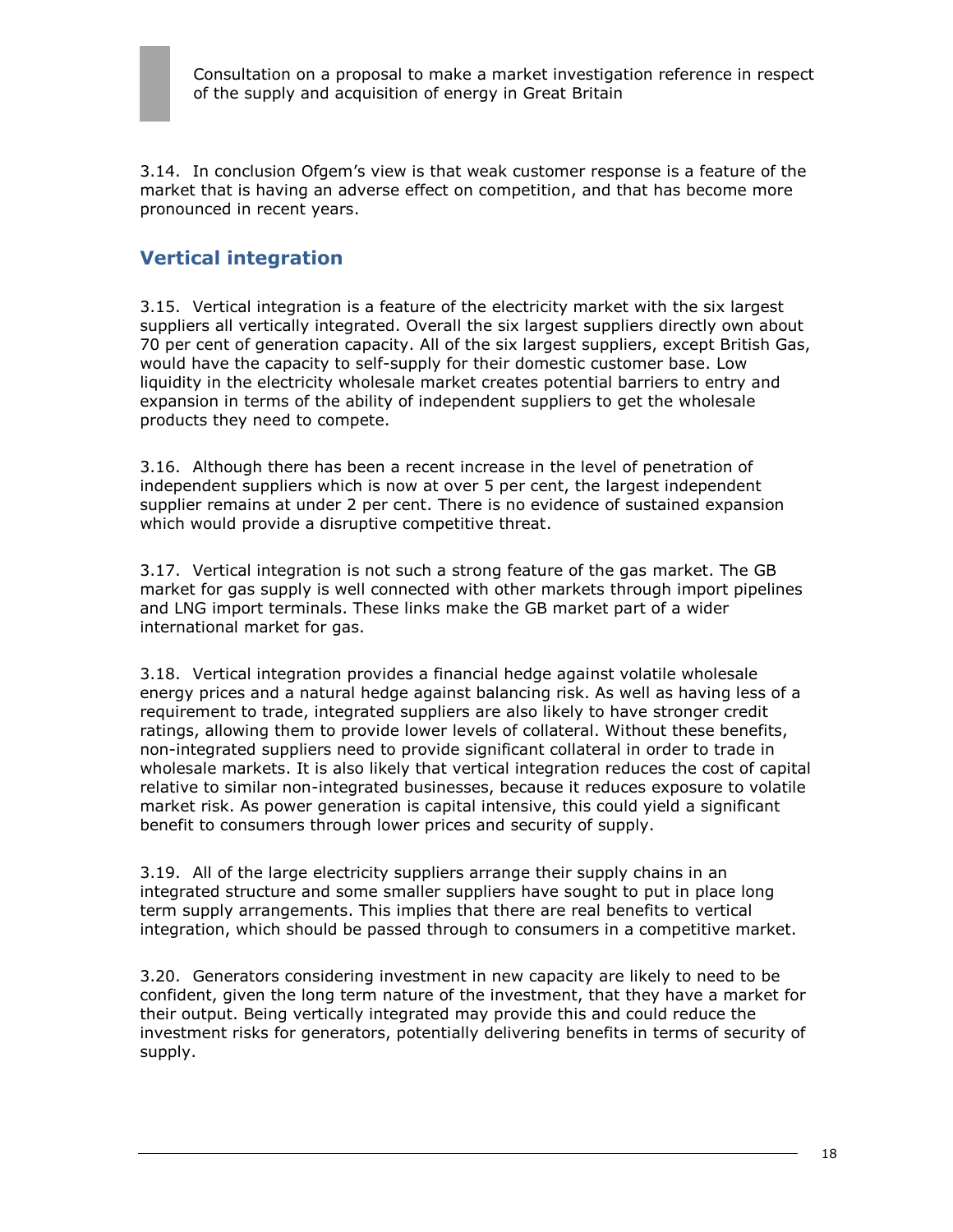3.21. However as set out in the Assessment, vertical integration also has potential costs in terms of reduced competition in energy markets. This manifests itself through low liquidity, barriers to entry and expansion, and weaker incentives to compete.

3.22. As set out in our work on liquidity this is a particular issue in terms of the types of products offered and how far ahead they are available. A lack of robust reference prices in the market can also make it harder for small suppliers to secure long term contracts. A lack of liquidity in the market for longer-term contracts may also inhibit the ability of independent generators to secure finance for new investment, and may raise their cost of capital.

3.23. The longer term profitability analysis carried out for the Probe and the RMR, and reflected in the Assessment, highlights how over the last decade retail margins have declined when wholesale prices increased, and vice versa. Overall profits have been more stable over time than either generation or supply, possibly demonstrating the value of a natural hedge.

3.24. Ofgem also suspects that vertical integration may be contributing to weak competition between existing suppliers, as they look to maintain a matched position, at least for their domestic and SME customer base. Given the benefits noted above in terms of cost efficiencies for suppliers there would be an economic incentive for them to look to operate on this basis and our review of business plans for the Probe identified that targets for consumer numbers were often set on this basis. The relatively stable market shares of the six largest suppliers over time and the fact that EDF as the only 'long' supplier is currently offering the cheapest tariffs as a means to grow its retail business provides further evidence to support this hypothesis.

3.25. In conclusion Ofgem recognises that vertical integration brings benefits by reducing costs and risks in both power generation and retail. This should ultimately benefit customers through lower prices and improved security of supply. However there may also be costs to consumers through creating barriers to entry and expansion, and potentially weaker incentives to compete. The impact of barriers to entry linked to vertical integration are particularly significant in a market where competition is already weak. Ofgem therefore has reasonable grounds for suspecting that vertical integration is a feature of the market which has an adverse effect on competition. However, we recognise that, if we decide to make an MIR it will be important for the CMA to weigh up carefully the costs and benefits of vertical integration.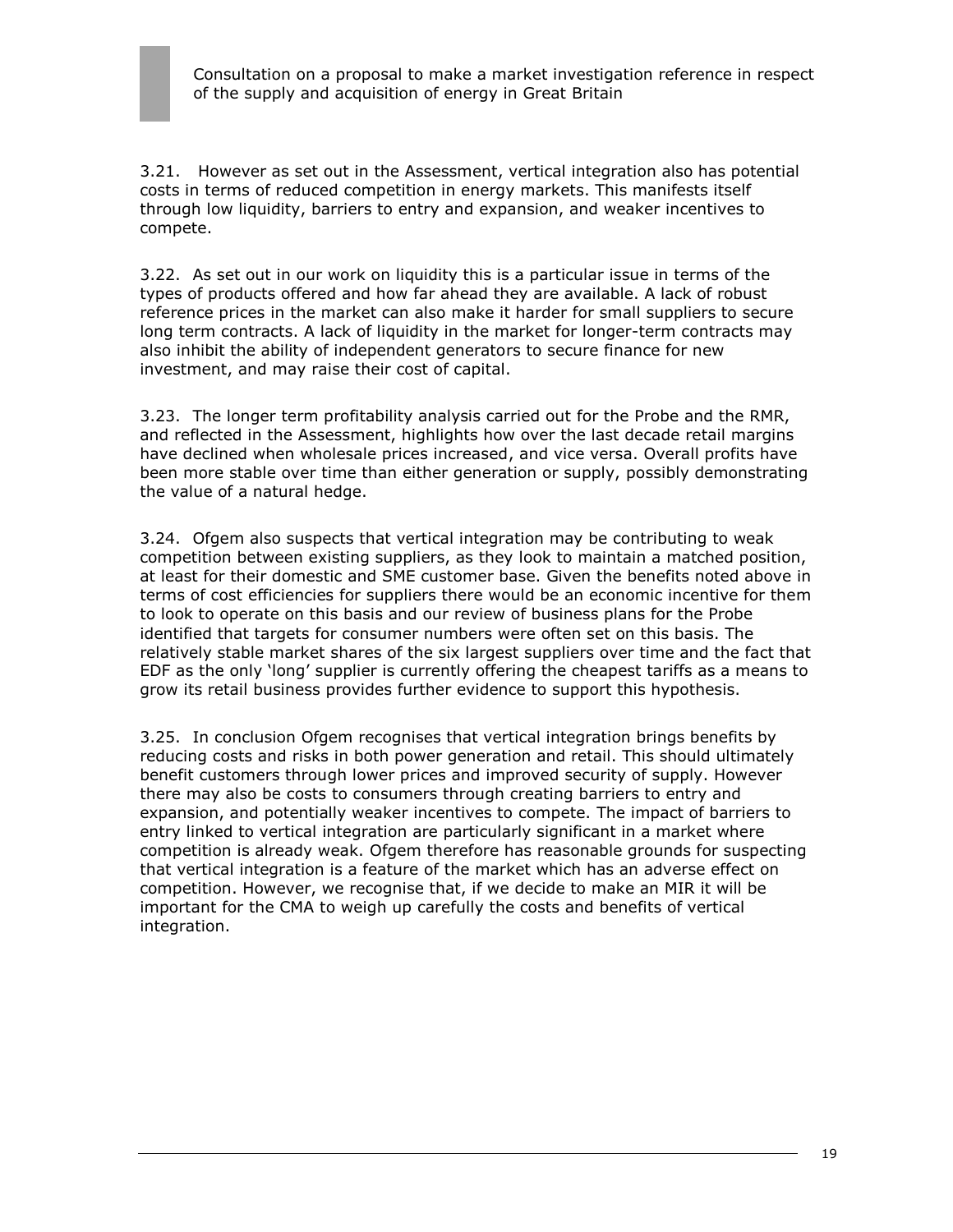## **Wider barriers to entry and expansion**

3.26. In terms of wider barriers to entry and expansion, the small suppliers and potential new entrants that we spoke to as part of the Assessment raised a wide range of other factors which largely confirmed the barriers that Ofgem had identified in the Probe. Some small suppliers have told us that credit and collateral requirements associated with being a supply company act as a barrier to expansion.<sup>8</sup>

3.27. Credit and collateral costs were highlighted as an issue by most small suppliers. The collateral required to trade on wholesale markets is noted above, but there are also credit and collateral requirements set out in industry codes and further requirements anticipated as part of DECC's Electricity Market Reforms. This acts as a barrier as suppliers need a strong credit rating or access to working capital finance in order to enter or expand their operations.

3.28. Stakeholders said that the low levels of consumer engagement and ability of larger suppliers to target cheaper tariffs towards the most active consumers in the market (as described below) make it more difficult for small suppliers to win market share.

3.29. Reflecting the essential nature of the service and public policy goals around decarbonisation and security of supply the energy market is heavily regulated. As well as licence conditions there are a number of industry codes (aimed at ensuring the end-to-end system works) subject to industry governance processes. While this regulatory environment may be seen as a 'cost of doing business' applicable to all suppliers, the complexity and costs of compliance are more burdensome for smaller suppliers, who have smaller customer bases over which to spread these costs. Similarly, smaller suppliers may have more limited resources to influence these codes and wider regulatory reforms.

3.30. Potential new entrants we spoke to also raised the reputational risks associated with being part of the industry. The ability to provide good customer service in areas like switching are impacted by cross-industry processes. The high level of political and media attention that the sector faces and the poor reputation were seen as risks in using an existing valued brand in the energy market. A consistent reason for not entering the market was the political environment surrounding the energy market and the uncertainties surrounding the future of policy.

 $\overline{a}$ 

 $8$  As part of this assessment we have sought the views of stakeholders but have not performed a detailed review of these requirements.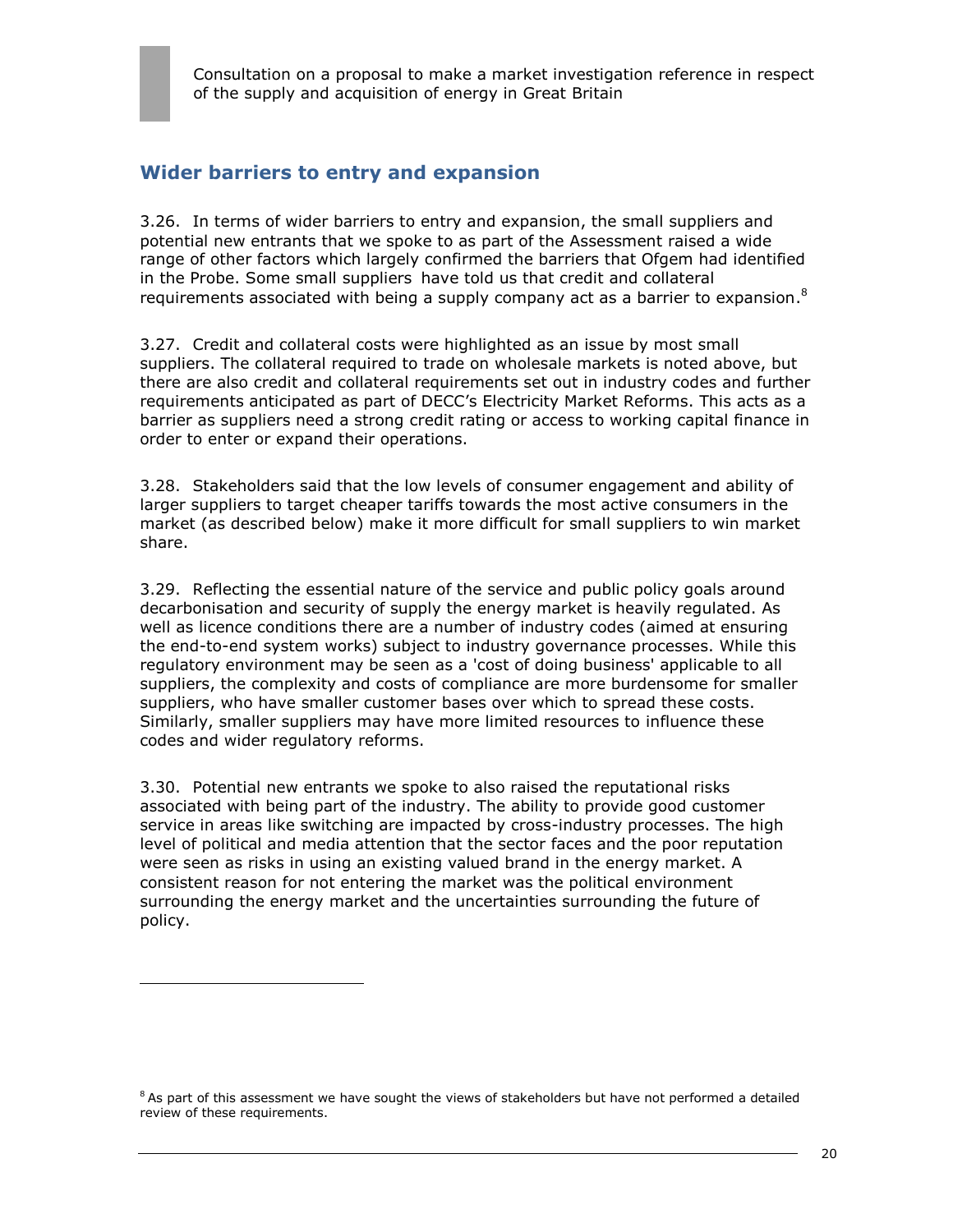

3.31. The Assessment also identifies as a feature the requirement by government that suppliers undertake certain social and environmental obligations. The costs of these are passed to consumers through their bills. There is a size threshold (250,000 domestic accounts) below which a supplier is not required to meet these obligations. While this gives small suppliers a cost advantage, the threshold also acts as a barrier to expansion.

3.32. In conclusion, beyond vertical integration, other features of the market that we consider create barriers to entry and expansion are credit and collateral costs, regulatory barriers, supplier pricing strategies (ie the ability to segment the market as described below) and the reputational risks associated with poor industry systems and a strong political focus.

## **Continuing incumbency advantage and market segmentation**

3.33. Issues with potentially weak competition were identified in the Probe and RMR with a particular focus in the Probe on consumer harm experienced by certain segments of the market that were typically more vulnerable. The Assessment updates some of the analysis using the latest data. The Assessment sets out the latest data on market shares and concludes that sticky customers continue to pay more for their energy.

3.34. The six larger suppliers all have a relatively high proportion of customers who never or rarely engage in the market. Suppliers are able to charge these sticky customers higher prices, whilst making cheaper deals available to more active customers. Ofgem has a particular concern that these customers are more often vulnerable.<sup>9</sup>

3.35. We are also aware from our wider work that there are particular sectors of the market where incumbent supplier market shares remain higher than average given particular technical or other features that may make these customers less attractive to serve. $^{10}$  Again, these consumers tend to be vulnerable.

3.36. While a difference in prices can act as an incentive to switch, it is clear that a significant number of consumers have never participated in this market or have

 $\overline{a}$ 

 $9$  For example those who are chronically sick or disabled, the elderly, customers on low incomes, or those living in rural areas.

 $10$  For example, in our 2013 report on the state of the market for customers with dynamically teleswitched meters we found that in Northern and Southern Scotland the incumbent suppliers has market share of over 90 per cent. Other segments of the market where Ofgem is aware that competition has historically been less effective include off gas grid customers, customers paying by standard credit, customers on independent networks and customers with Economy 7 or Economy 10 meters.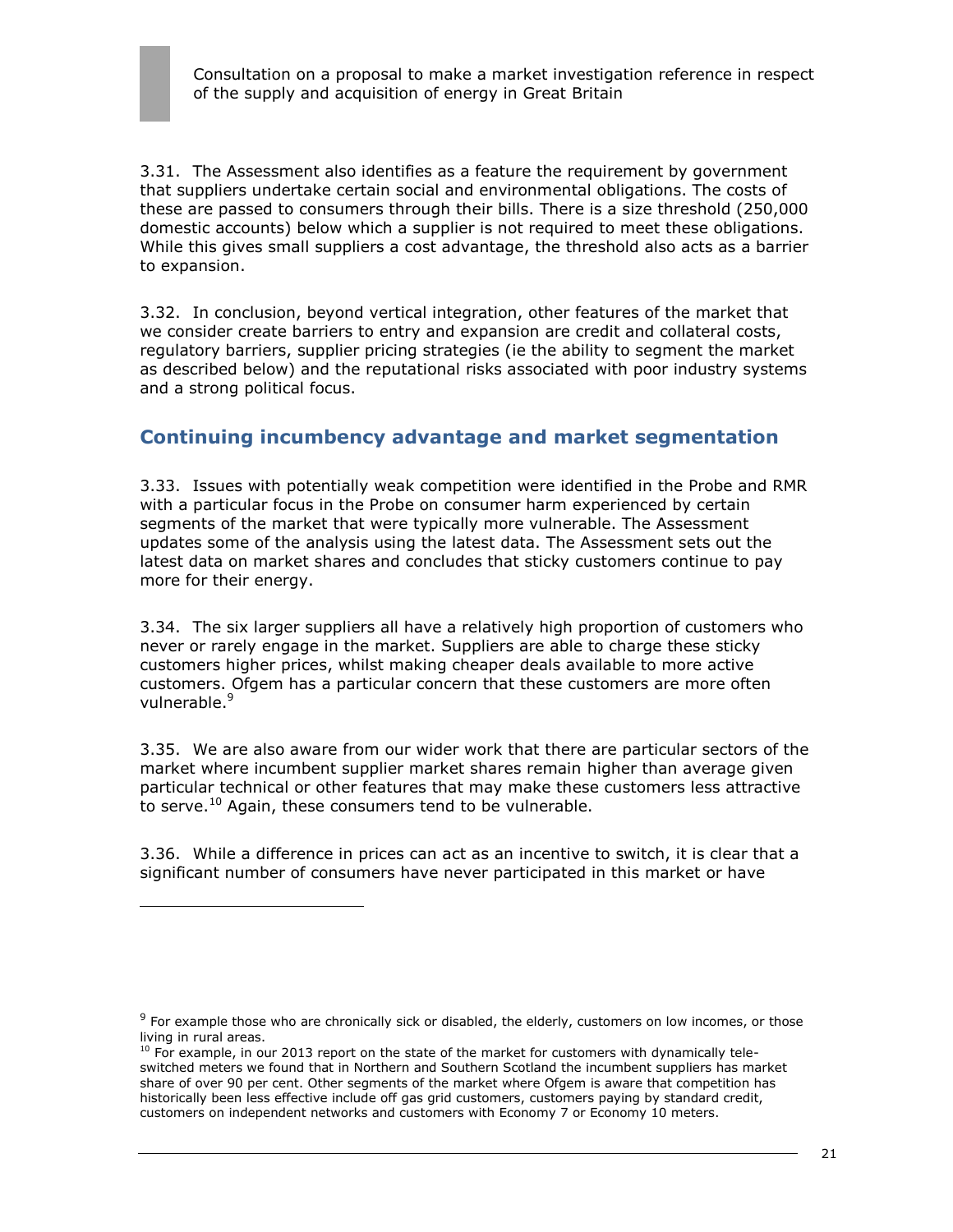participated so rarely that their actions do not constrain prices. Therefore, we have found that suppliers can exercise market power over their incumbent customers.

## **Possible tacit coordination**

3.37. As set out in the Assessment, when a market is sufficiently stable and rival firms interact repeatedly they may be able to anticipate each other's future actions, enabling them to establish a coordinated course of action without communicating directly. This situation is referred to as tacit coordination between suppliers. Although this does not breach competition law, and is a consequence of individual firms acting independently to maximise their advantage, it can result in prices being higher than they would be in competitive markets.

3.38. As Ofgem found in the RMR, many characteristics of energy retail markets may facilitate tacit coordination. There is a high level of concentration in the market, energy firms' products and cost structures are relatively similar, prices are observable and demand conditions are predictable. High barriers to expansion and the absence of any major disruptive entrant also help to create conditions for supplier coordination.

3.39. The Probe found direct evidence in company documents that companies were active in pursuing strategies, such as matching hedging strategies and pricing relative to a market leader, in order to reduce risk and increase profits. These strategies were found to be carried out independently but could have the effect of reducing competition even if that was not their intent. The Assessment confirms the previous finding that the conditions for coordination are prevalent in retail energy markets.

3.40. We also looked at the behaviour of the six largest energy companies. The Assessment has not concluded whether tacit coordination exists in this market. However, new analysis for the Assessment found a number of aspects of the behaviour of the largest suppliers that appear to be consistent with tacit coordination. It has found that these aspects have become more entrenched recently. This includes the observations that:

- Large suppliers announce price changes around the same time and of a similar magnitude;
- Profitability has increased for all of the large suppliers, and domestic supply margins have converged; and
- The large suppliers appear to raise prices more quickly and fully when costs increase than they reduce them when costs fall.

3.41. In conclusion Ofgem considers that the continuing incumbency advantage and ability to segment the market, together with the evidence of possible tacit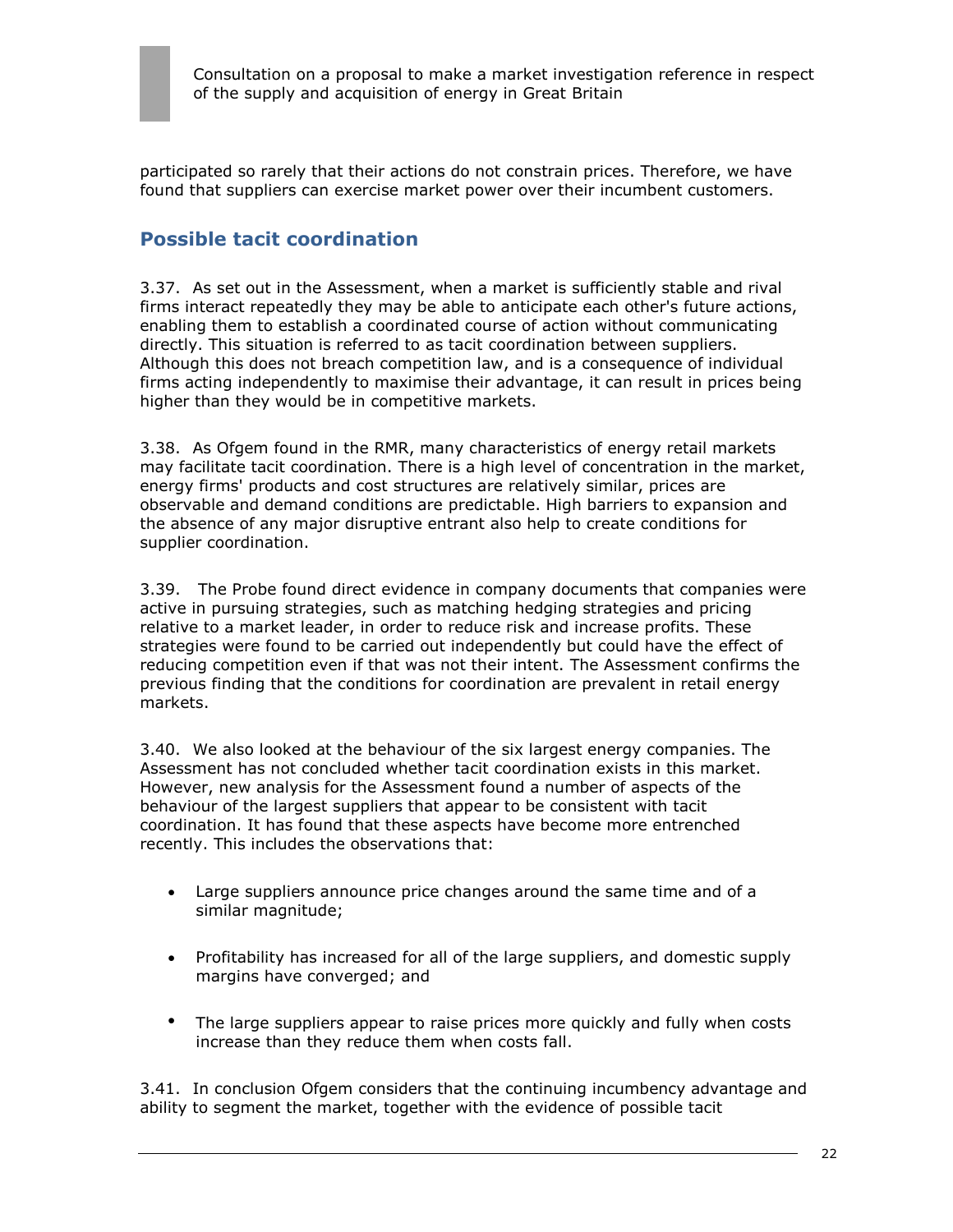coordination, which is becoming more entrenched over time, are features of the market that may have adverse effects on competition.

### **Outcomes for consumers**

3.42. The Assessment includes evidence from the latest Ofgem research $^{11}$  that domestic consumer confidence and trust in the market has continued to fall over the last year:

- While "I'm happy with my supplier" remains the principal reason for not switching in 2013, mentions of this have fallen significantly compared to 2012;
- Overall satisfaction with suppliers appears to be in decline, with a 12 percentage point decline over the last five years. The most recent figures indicate a continuing decline and complaints remaining high;
- A total of 43 per cent of domestic customers surveyed did not trust suppliers to be open and transparent with them in 2013, compared to 39 per cent in the previous year. In 2013 nearly one in five consumers (18 per cent) said they 'completely' distrusted suppliers in this regard, up from 13 per cent in 2012.
- Only 52 per cent of customers said they were satisfied with their supplier.

3.43. The Assessment also looks at levels of customer complaints, which have increased by more than 50 per cent since the start of 2011.

3.44. In terms of profitability the Assessment acknowledges the difficulty in reaching firm conclusions in the time available. However it notes that supply profits of the six largest suppliers have increased in recent years. Based on the CSS figures that suppliers are required to produce under licence conditions, current domestic supply margins are on average 4.3 per cent. Some suppliers have stated publicly that they are looking to achieve a supply margin of 5 per cent but the Assessment questions this as an appropriate benchmark noting the low levels of capital and high proportion of bought-in costs in the energy market.

3.45. The overall conclusion of the Assessment in relation to profits is that, based on the data available there are indications that suppliers may have had an

 $\overline{a}$ 

<sup>&</sup>lt;sup>11</sup> Ipsos MORI Tracker survey 2013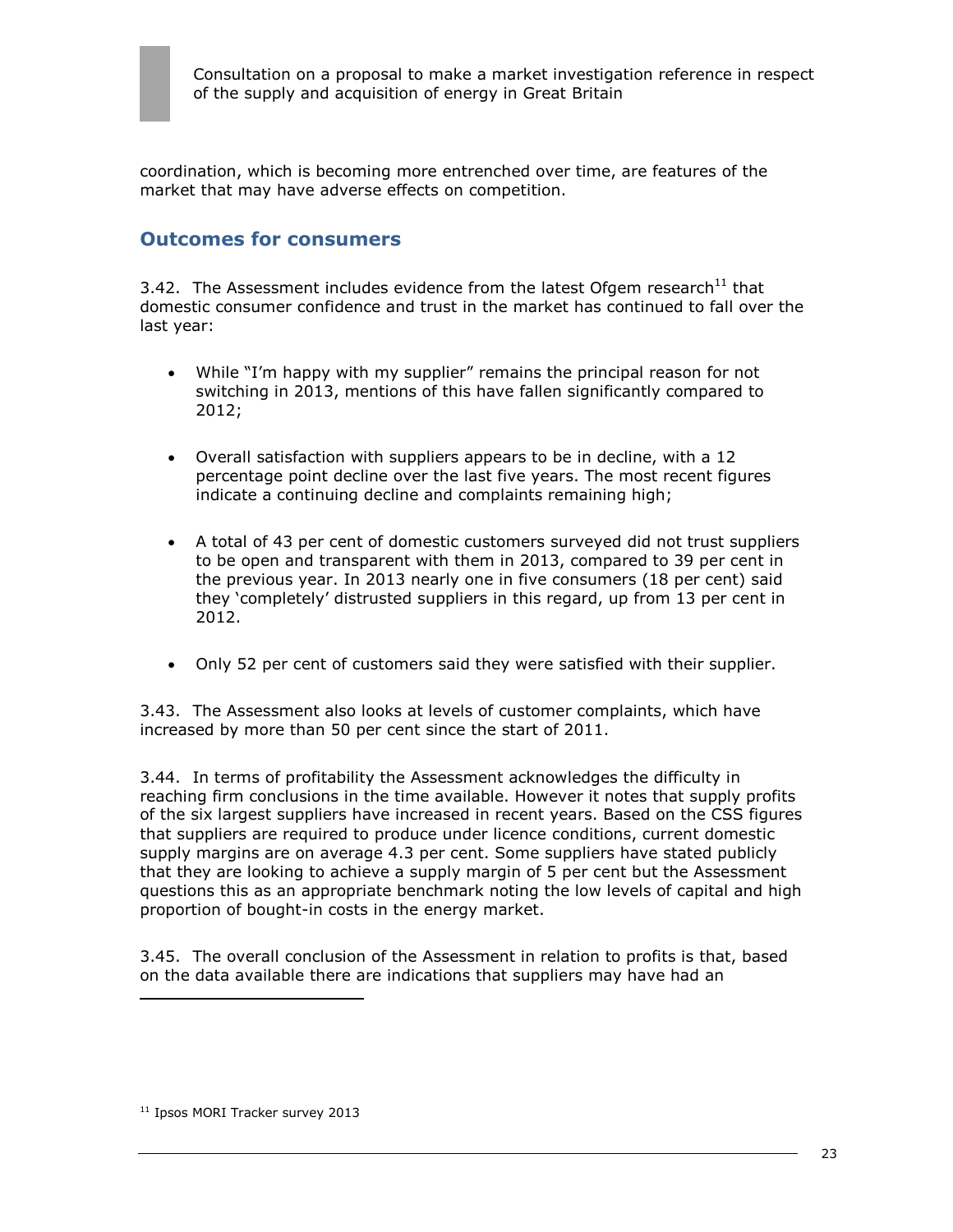

opportunity to earn high profits, although further work is necessary to establish this conclusively. These indicators include rising gas supply margins, relatively high target margins, and signs that costs may not have been at an efficient level across the industry as a whole. This is consistent with a view that competition in the supply market may not be functioning effectively.

3.46. We also note that there has been limited innovation in the market. While there has been innovation around tariffs there has been limited innovation in terms of customer service and suppliers have been slow to move to smart metering. While the assumption has always been that suppliers are unlikely to drive hard to encourage lower energy consumption by their customers in a more competitive market they would be under much greater pressure to meet consumer needs in this way.

3.47. The relative absence of these dynamic benefits of competition means that all consumers, even those who are active in the market, are losing out from competition not being effective.

### **Small business consumers**

3.48. Based on Ofgem's previous work, including on the probe and RMR, we are aware that many of the features identified above also apply in relation to small businesses. We have set out below our views on the extent to which they apply.

3.49. Whilst not all of the features we have considered as part of the assessment apply to small businesses in the same way as domestic customers, Ofgem still takes the view that the reference test is met in respect of small business customers and therefore such customers should fall within the scope of the proposed reference. However, in the event that a reference is made, Ofgem expects that it would be relevant for the CMA to examine any differences between small business and domestic customers in more detail. Consumer groups have made clear that they believe any reference should also include small businesses whose needs are more similar to domestic consumers'.

 **Weak customer response** - Ofgem's latest consumer research with business customers<sup>12</sup> found that most non-domestic consumers (83 per cent) reported they were on a fixed term contract, many for two or three years. Non-domestic consumers' satisfaction with their current supply arrangements and suppliers was generally high although there was an appetite for further streamlining of the switching process. One in seven (14 per cent) said they had switched supplier in the last year. Micro businesses (the smallest

 $\overline{a}$ 

 $12$  Element energy research - December 2013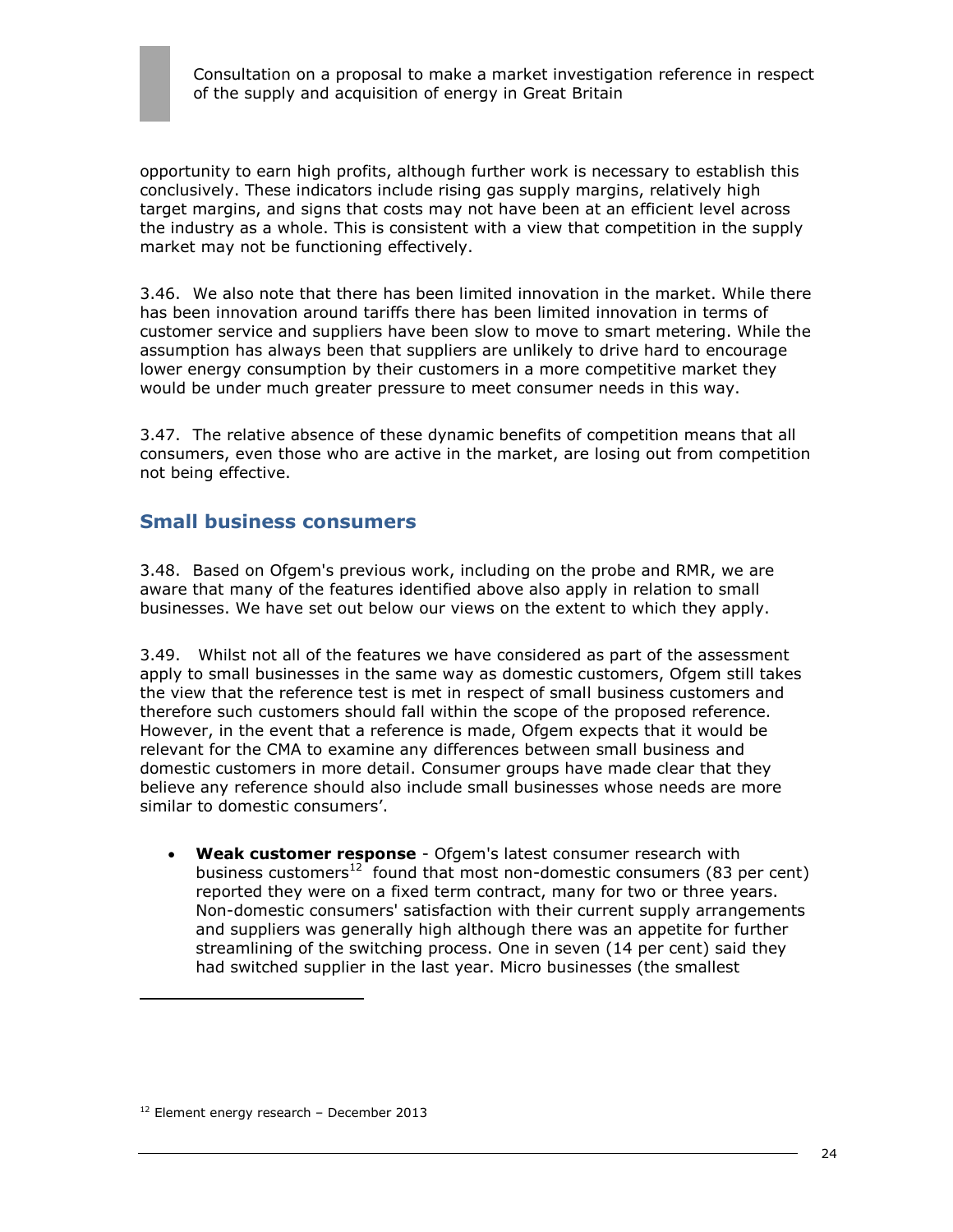category) showed comparatively lower engagement or satisfaction than other businesses across a number of aspects.

- **Vertical integration and wider barriers to entry** as a structural feature, vertical integration and the implications for liquidity are also relevant to the small business sector although the greater prevalence of fixed term contracts can help independent suppliers manage the hedging risks. Other barriers to entry are also relevant although the levels of consumer protection regulation in the non-domestic market are less than for domestic. There are more independent suppliers active in the non-domestic market and they hold a greater market share than in the domestic market. As set out in the Assessment, for small business customers, which typically have non-half hourly metered sites in electricity and non-daily metered sites in gas, nonincumbent suppliers supply 8 per cent of electricity sites (15 per cent by volume) and 32 per cent of gas sites (66 per cent by volume).
- **Residual incumbency advantage** while there may be some residual incumbency advantage it is likely to be less marked than in the domestic market given the slightly lower share of the market held by the six largest suppliers. Consumer groups have concerns around the rates which apply where consumers have not actively agreed a contract.
- **Possible tacit coordination** again evidence of this is less marked in the non-domestic market as prices are currently not widely published. While the domestic price announcements could give an indication of the levels of increases being applied, the existence of a broader competitive fringe could be expected to disrupt potential coordination.
- **Profit levels** the Assessment shows that profits have declined slightly in the non-domestic market for the six larger suppliers and average margins were 2.6 per cent in 2012 and 3.5 per cent over the period 2009-12. We would expect margins for small businesses to be higher than for other nondomestic customers.

3.50. In the draft terms of reference at Annex 2 we have proposed to include nondomestic customers up to a certain consumption threshold which reflects Ofgem's revised definition of micro-businesses and is the part of the non-domestic market where past Ofgem work has suggested that competition is least effective.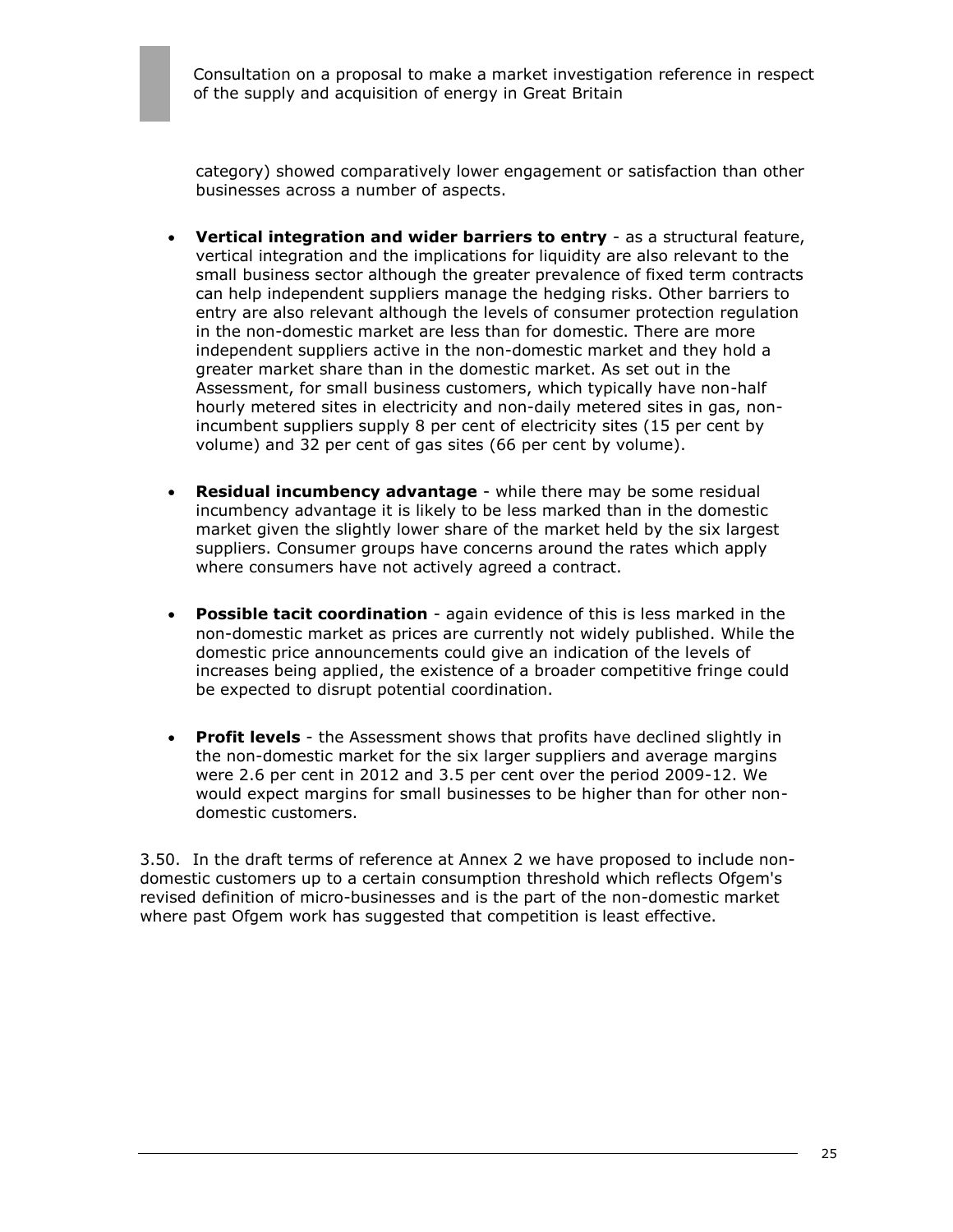# 4. The impact of Ofgem's regulatory actions and wider policy developments

#### **Chapter Summary**

Ofgem has introduced a number of remedies to improve competition in the market and has further actions in hand. These include the RMR, which is designed to make the market simpler, clearer and fairer. Ofgem has also put in place reforms to increase liquidity which will help independent suppliers to access the wholesale products they need.

However, some stakeholders believe that these reforms do not go far enough. Ofgem notes that consumer trust in the sector is at a very low level and that the ability of the RMR reforms to be fully effective in ensuring greater consumer engagement in the market may be limited. Our liquidity reforms were also not intended to address all the issues with vertical integration. An MIR would complement and run alongside these reforms.

An MIR would permit a comprehensive investigation of the issues of vertical integration and tacit coordination and a detailed review of market profitability.

## **Introduction**

4.1. As highlighted in the previous section the features of the market that we have identified and suspect are having an adverse effect on competition are not new, although there is evidence in some areas that the situation is worsening. Our Probe and RMR identified broadly the same set of problems with the market and put forward remedies aimed at addressing particular features which we believed would unlock competition in the market. In deciding whether or not to make a reference we need to form a view on whether or not the features that have been identified can be expected to persist or whether the remedies that Ofgem has already put in place, or other regulatory actions that Ofgem could take using its powers, could be expected to address them. We therefore set out below the remedies that have most recently been put in place (RMR and liquidity) as well as further actions that are in hand. We then set out our views on how far these can be expected to address the features identified.

4.2. If we proceed to make a reference we would expect to continue with our regulatory actions to protect the interests of consumers. These, plus wider policy developments, would provide important context for any reference, that the CMA would need to take into account.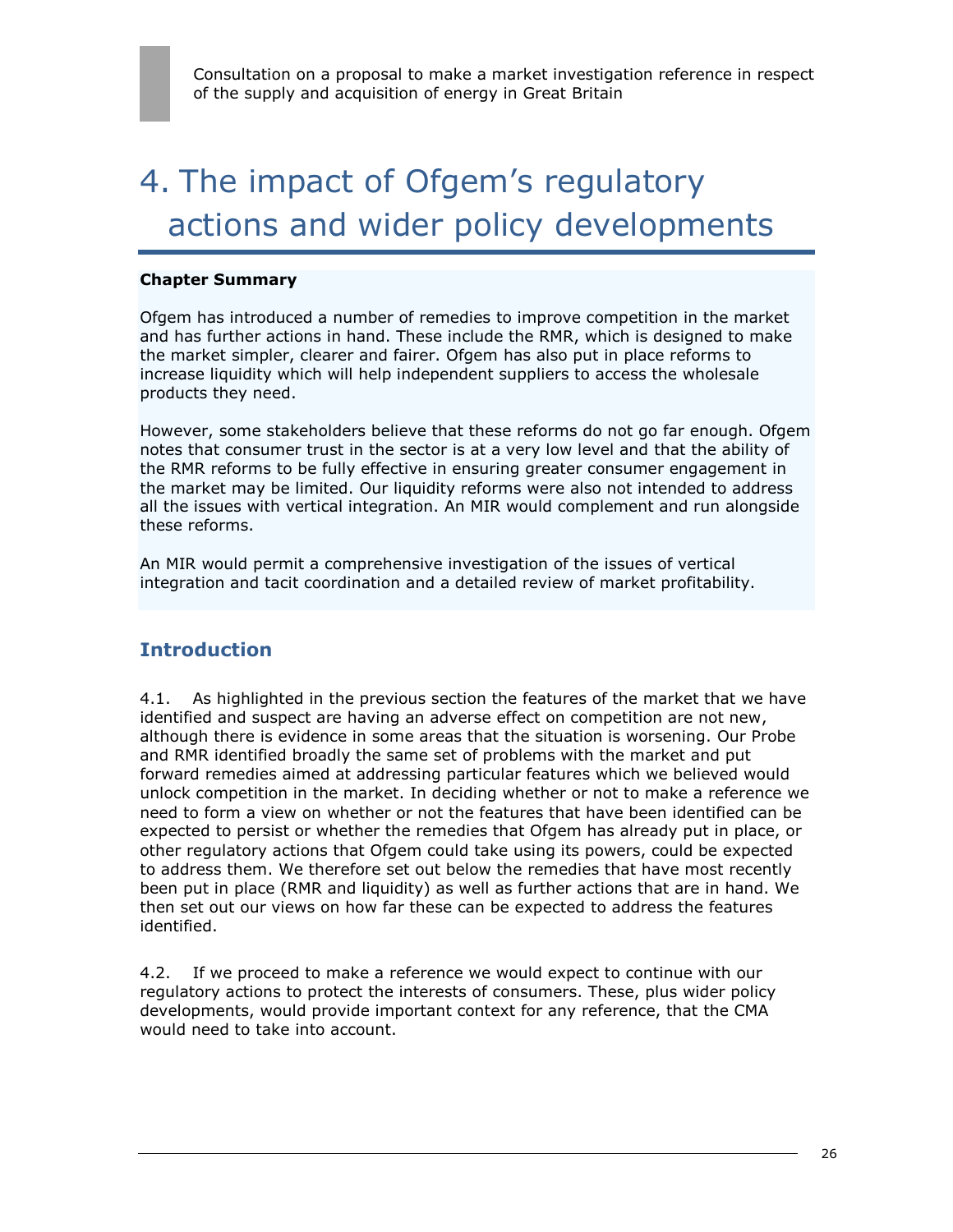# **Retail market developments**

### **Energy Supply Probe**

4.3. As noted above the Probe identified a range of features that weakened competition and meant the market was not working in the best interests of consumers.

4.4. Following consultation Ofgem developed measures aiming to address these issues which became effective from September 2009. These included:

- Measures to promote consumer engagement including the requirement for an annual statement as a prompt for engagement;
- Tighter rules to improve the conduct of sales and marketing;
- Voluntary standards of conduct around treating customers fairly;
- Measures to address concerns over unjustified price differentials which were impacting particularly on vulnerable customers.

4.5. We also introduced a range of remedies to address contracting practices affecting microbusiness customers, to help make it easier to switch.

#### **Retail Market Review**

4.6. Following the Probe, Ofgem's regular monitoring of the retail market raised concerns that some areas of the market were still not working effectively. The review found that while there had been improvements in certain areas, many of the problems with consumer engagement remained and supplier behaviour had not improved following the introduction of voluntary standards of conduct.

4.7. After further work and consultation Ofgem introduced additional measures to support domestic consumer engagement in three broad areas:

- *Tariff simplification aimed at combating consumer concerns about the complexity and comparability of tariffs.* This limited suppliers to 4 core tariffs per fuel, banned two tier tariff structures and limited the range of discounts that could be offered. In doing this we sought to balance the need to make energy markets more accessible for consumers while also retaining the scope and incentives for suppliers to innovate and compete. These measures came into force at the end of December 2013.
- *Clearer information to aid consumer understanding.* This included new tools to aid comparability (the tariff comparison rate – like an annual percentage rate (APR) in consumer credit – and personal projections). We also set out standard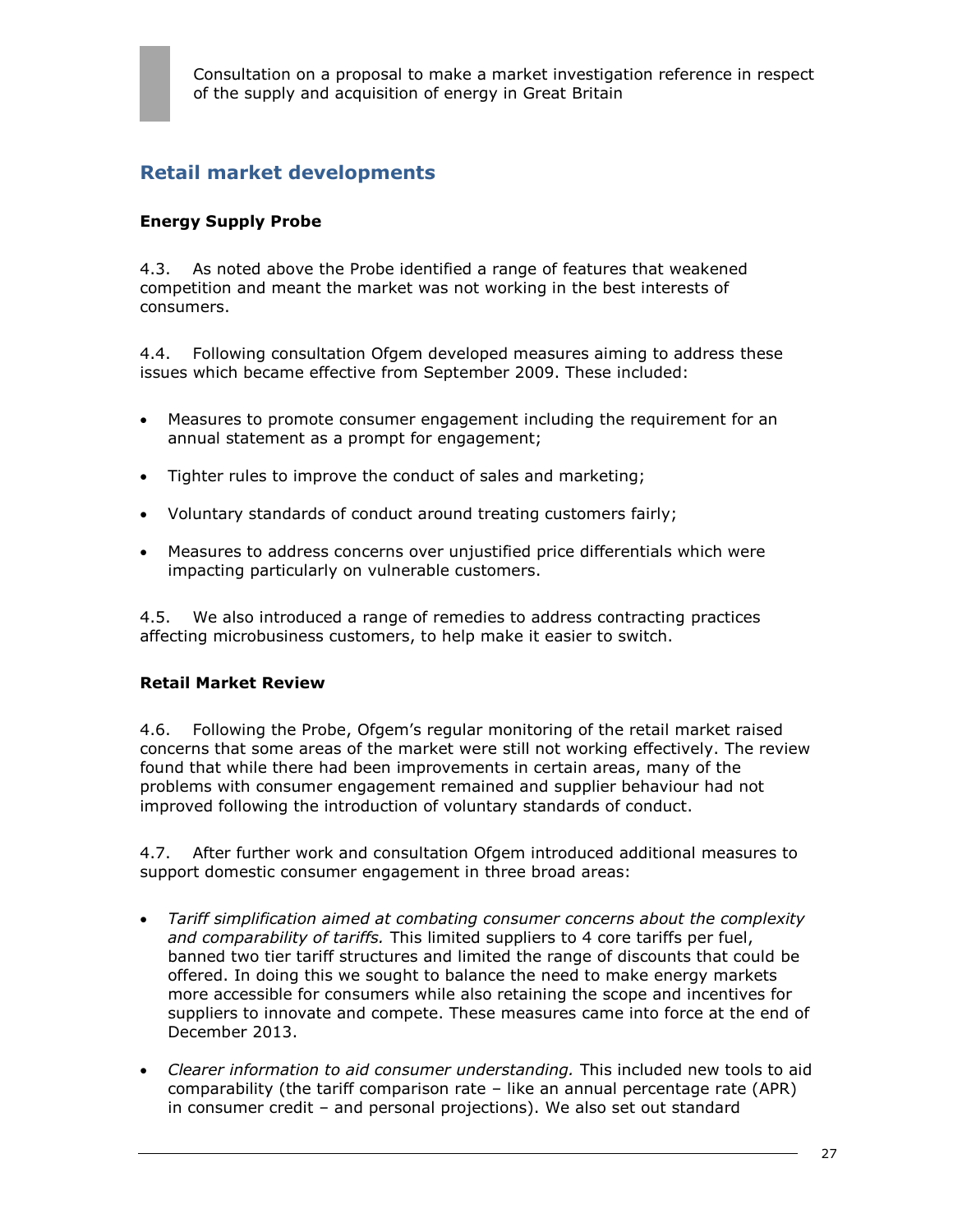information that needed to be provided on all bills, annual statements and price change notices to ensure consumers had access to the information they would need to change supplier. We also required suppliers to alert consumers to cheaper tariffs that they had available. These measures are due to come into force at the end of March.

 *Rules requiring fair treatment aimed at rebuilding trust in the market*. This included legally enforceable standards of conduct and rules to prevent suppliers increasing prices where customers are on a fixed term contract. The standards of conduct came into force in August 2013.

4.8. The overall objective of these remedies was to make it easier for domestic consumers to get a better deal in the market and by improving effective consumer engagement to increase competitive pressure on suppliers' pricing and other practices.

4.9. We also introduced remedies to provide businesses with clearer information on their bills about when their contracts end and when they must provide termination notices. The new standards of conduct apply to microbusiness customers in relation to contracts, billing, switching, and deemed contracts.

#### **Other retail market developments**

4.10. There are a number of other strands of work that Ofgem currently has in progress aimed at addressing the weak demand side and building on RMR:

- A programme of work looking at the role of **third party intermediaries** (including switching sites and collective switching in the domestic market and brokers in the non-domestic market). Intermediaries have an important role to play in supporting consumer engagement but consumers need to have confidence in the independence of the advice they receive. Ofgem is responsible for the Confidence Code, which governs switching sites, and has recently published proposals for a code of practice for non-domestic intermediaries and a consultation on collective switching.
- A project which is looking at how best to support engagement of the most **vulnerable and sticky customers**. This project came out of RMR (as 'Market Cheapest Deal') but following further discussion with industry and consumer groups we have decided to refocus this work on facilitating the provision of face to face advice to these customers, recognising that they need additional support and confidence building to engage.
- A programme of work looking at how to improve the **switching process**, recognising that concerns about lengthy or problematic switching can be a barrier to consumers engaging. Currently a high proportion of switches take over five weeks – over 80 per cent in gas and 20 per cent in electricity. In addition, 1 per cent of switches are made in error (ie switching the wrong customer). In markets where millions switch each year, even small percentages of errors represent large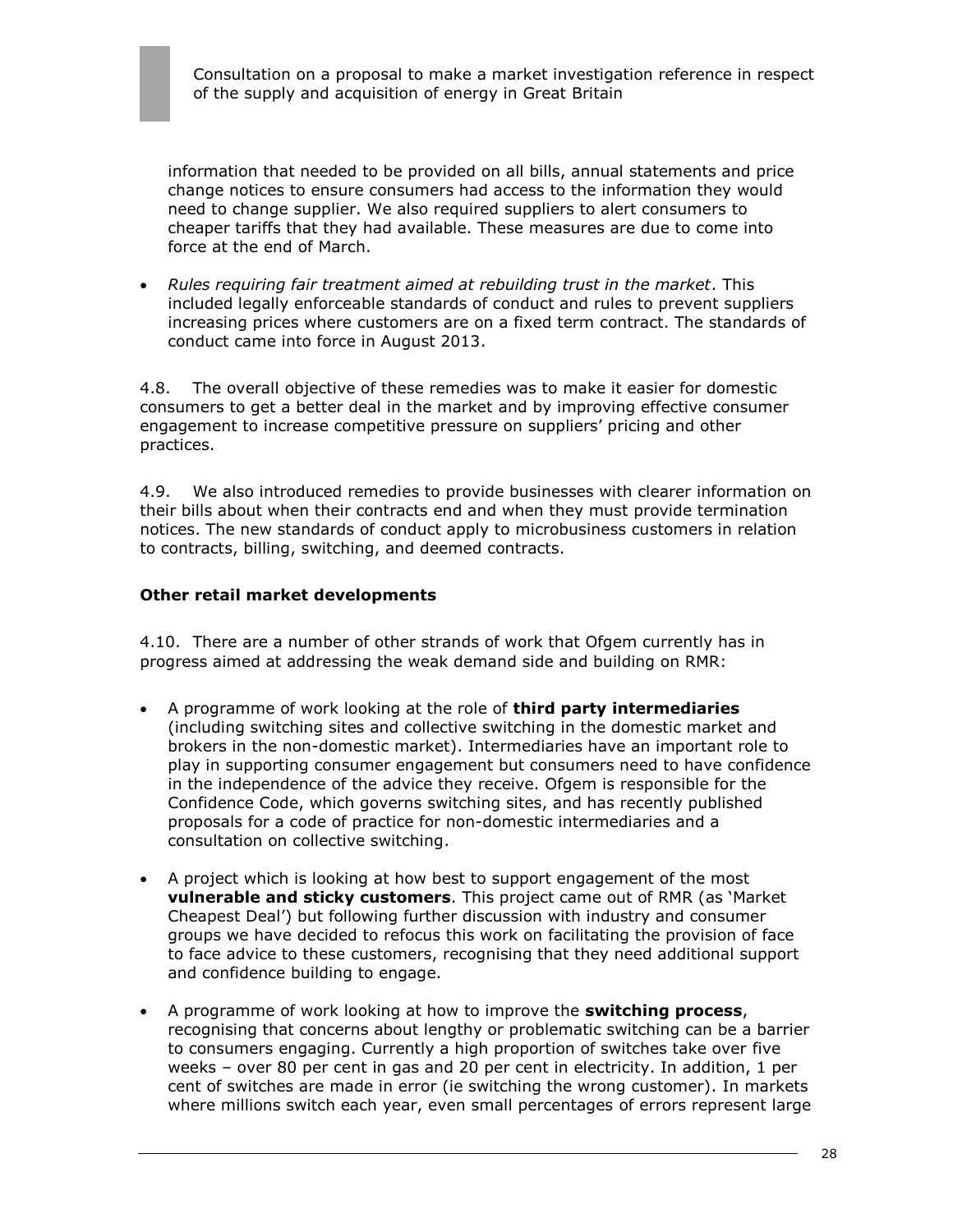absolute numbers and can damage customer confidence. We are taking action to improve the speed and quality of switching.

 Continuing work on the **transparency** of energy companies' profits aimed at helping to restore consumer confidence.

#### **Smart metering**

4.11. The government has said that all homes and businesses should have smart meters by 2020 and has put licence obligations on suppliers to do this. The main rollout is due to start in 2015. However, some suppliers are rolling out smart meters already and more than 1.3 million smart or smart-type meters were installed by the end of December 2013.

4.12. Smart metering will give consumers much greater visibility and control over their energy use (in part through an in-home display to be given to all domestic consumers) and could be expected to increase consumer engagement. By recording usage on a half-hourly basis and allowing for direct load control, it may also support the provision of innovative services by existing suppliers and new market entrants. These services, including time of use tariffs, should lead to a more active role for consumers in supporting a more sustainable and secure energy market. Most potential new entrants that Ofgem and the OFT have spoken to are looking to use smart metering to help address service quality issues.

#### **Regulatory burdens**

4.13. Finally, in terms of barriers to entry, Ofgem is undertaking a project looking at the role of white label suppliers and alternative models such as Ofgem's Licence Lite regime. These models could offer alternative routes for new entrants looking to enter the market but who do not want to have to deal with the complexities of industry arrangements such as balancing and settlement**.** The tariff simplification rules from RMR would limit the scope for White Labels to offer different tariffs from the host licensed supplier. Recognising the potential benefits of the White Label model we have provided an exemption until the end of 2014 while we consider the issue further.

4.14. In the interviews carried out during the Assessment a number of small suppliers highlighted concerns about the impact of RMR on their ability to innovate. When developing our RMR proposals we sought to strike a balance between simplification and allowing room for innovation. As such, we included the ability to provide derogations to specific licence conditions. Given the issues raised through the Assessment we intend to give priority to exploring whether there is further flexibility that could be provided through the derogation process to ensure RMR tariff rules do not act as an undue barrier to entry and expansion.

4.15. As part of our compliance review we are also looking at what more we can do to help small suppliers understand the regulatory framework in which they operate.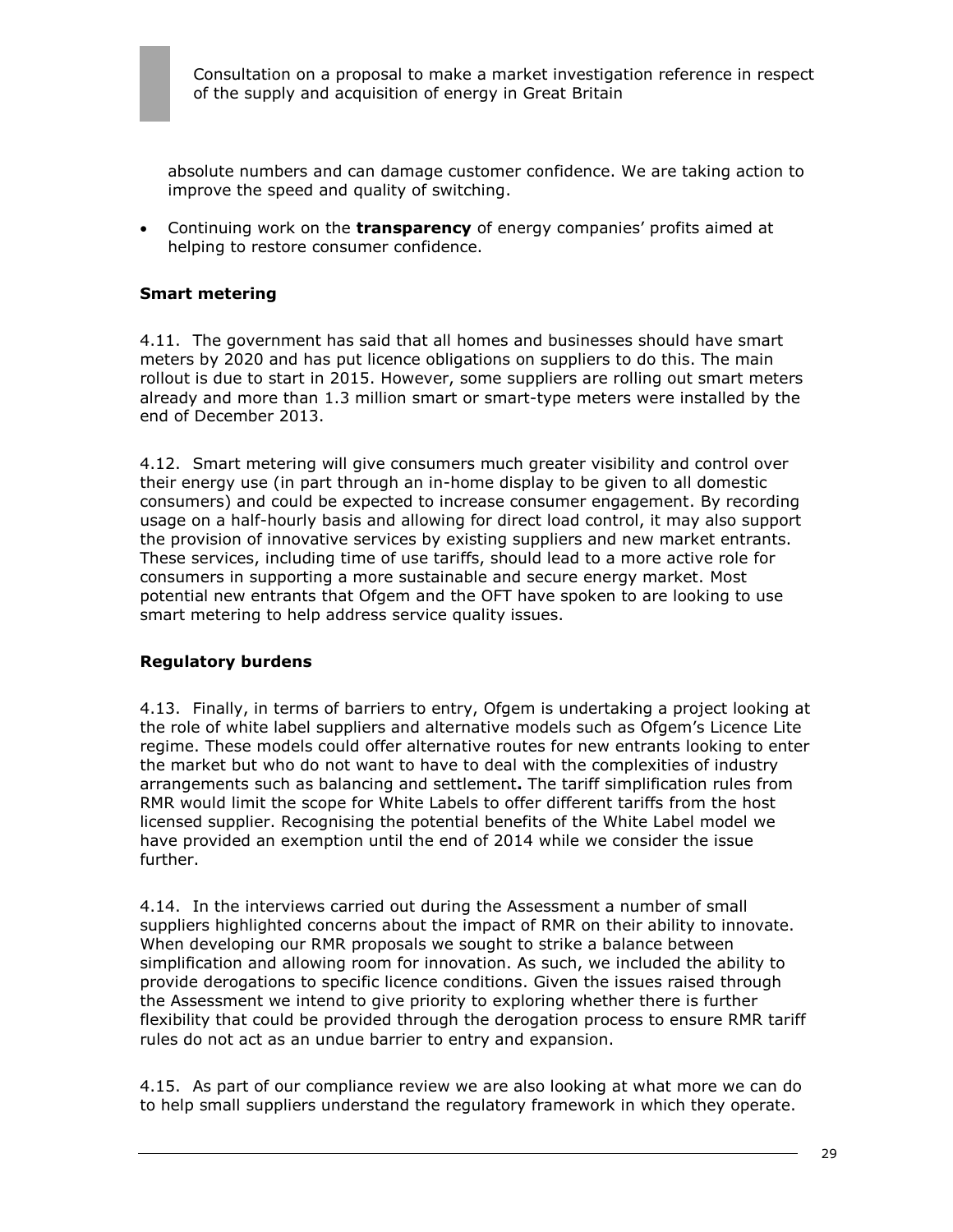DECC is separately considering what measures it can take to reduce barriers imposed by excessive collateral and credit requirements.

## **Wholesale market developments**

#### **Ofgem's liquidity reforms**

4.16. Ofgem's liquidity reforms aim to make it easier for small suppliers to enter the market. These reforms have three objectives – availability of products that support hedging; robust reference prices and an effective near term market.

4.17. As part of these reforms we have introduced a new licence obligation into the generation licences of the eight largest electricity generating companies. The licence condition aims to improve access to the wholesale electricity market by requiring these companies to follow a set of 'Supplier Market Access' rules when trading with small independent suppliers. It also aims to ensure that the market provides the products and price signals needed through a market making obligation on the six largest vertically integrated companies. These obligations come into force at the end of March.

#### **The government's Electricity Market Reform (EMR) proposals**

4.18. EMR is the government's policy proposals for reforming the electricity system to ensure the UK's future electricity supply is secure, low-carbon and affordable. The key elements of EMR are contracts for difference, which will support new investment in all forms of low-carbon generation and a capacity mechanism which would provide incentives for investment in the overall level of reliable capacity (supply and demand side) needed to secure electricity supplies. The first capacity auctions will be at the end of 2014.

#### **European integration**

4.19. The level of physical interconnection with other European markets has increased over the last decade and European legislation (the 'Third Package') aims to create a single European Energy market with common rules to facilitate efficient use of cross-border capacity and to encourage harmonisation of European wholesale market arrangements.

4.20. Interconnectors are the physical links that allow the transfer of electricity across borders and which underpin the European energy network. These connections provide suppliers with access to a wider wholesale market. Increased interconnector capacity would help mitigate competition concerns around vertical integration as well as improving security of supply. Ofgem is carrying out work on the appropriate regulatory framework for interconnectors but any additional capacity would take time to be operational.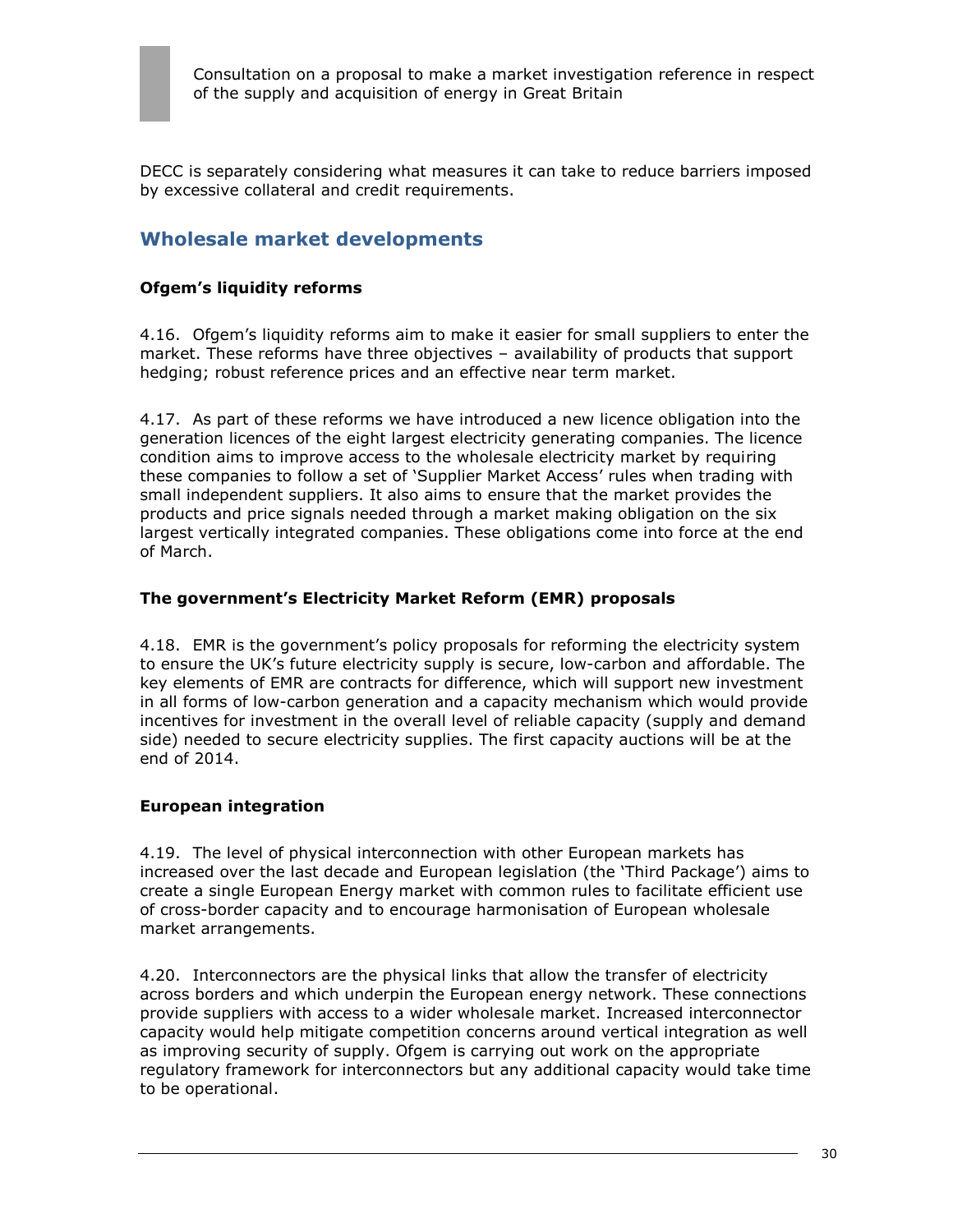### **European financial legislation**

4.21. There are a number of developments in European financial legislation that apply to GB that may have an impact on how participants trade in the wholesale energy markets and hence on levels of liquidity.

#### **Electricity and gas cash-out significant code reviews**

4.22. Ofgem is carrying out two significant code reviews looking at the payments made by market participants in the cash-out system to ensure that they have the right incentives to support security of supply and encourage demand side response.

## **Impact of reforms**

4.23. As set out in the Chapter 3 Ofgem consider that there are a number of mutually reinforcing features of the market that we suspect are having an adverse effect on competition.

4.24. Our reforms have focussed on tackling weak customer response through RMR and other retail market measures set out above. Our liquidity reforms are aimed at addressing what we saw as the biggest problems with vertical integration in terms of barriers to entry. In making these reforms Ofgem took the view that addressing these particular features was a proportionate response to the problems at the time and would unlock a more dynamic market with more engaged consumers and stronger new entrants. The expectation was that this in turn would lead to a more competitive market, disrupting any potential for tacit coordination and further eroding any residual market power or incumbency advantage.

4.25. However, some stakeholders consider that these reforms do not go far enough and in a number of areas conditions have actually deteriorated further, making it less likely that these targeted reforms will be sufficient.

#### **Weak customer response**

4.26. In considering afresh whether a market reference would be appropriate, Ofgem has considered how the market has changed since it set the direction for RMR. Our main observation is that over the last year consumer trust and confidence in the market has declined significantly, as reflected in a number of metrics in the Assessment and summarised in Chapter 3 above. We note the recent spike in switching but it is not clear whether this will be sustained.

4.27. We continue to see our retail reforms as having a critical role to play. Where consumers do engage in the market our RMR reforms should make this easier and increase the chances of consumers making good choices. However with consumer trust at an all-time low it is unclear that the RMR reforms will be sufficient to drive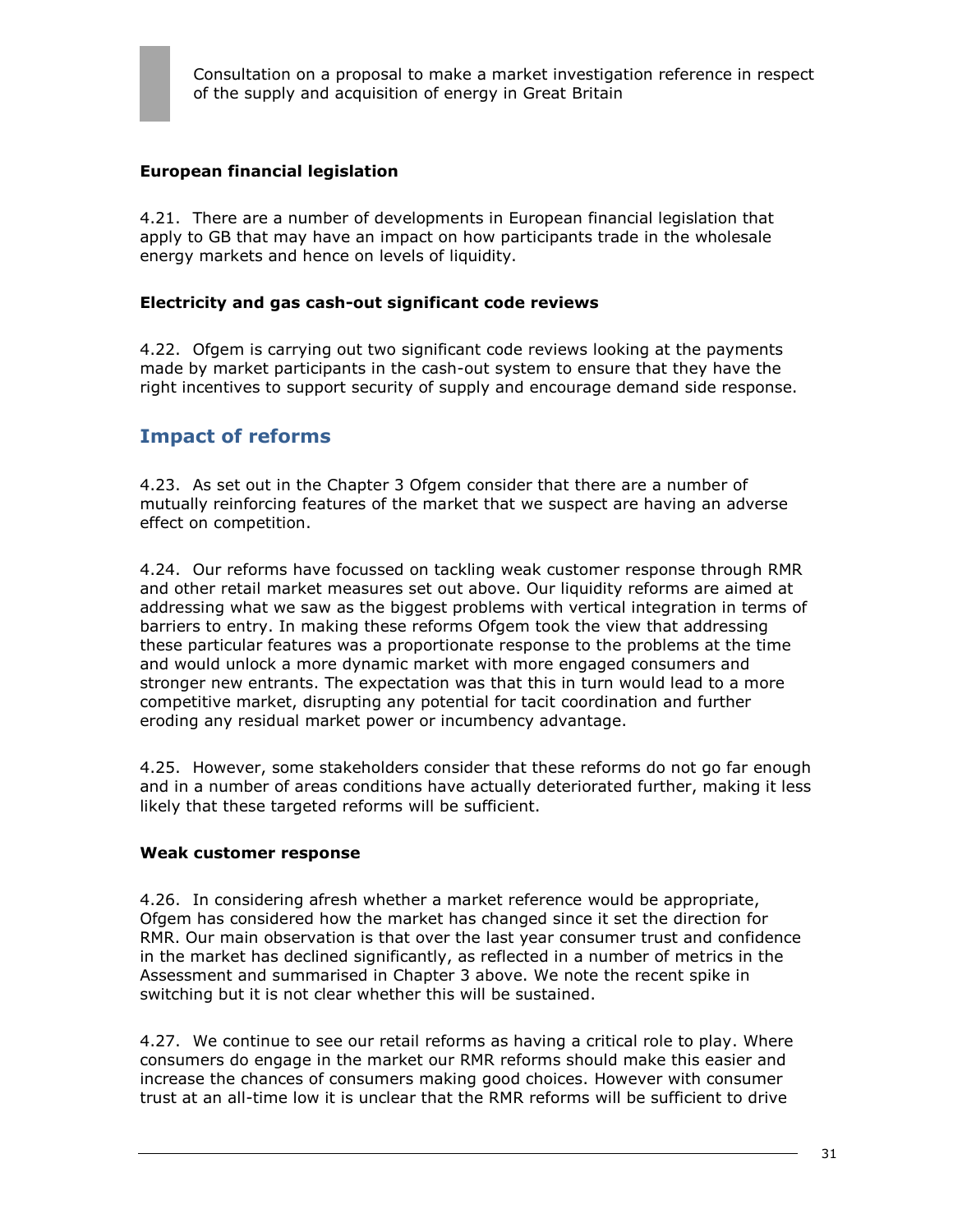further consumer engagement. Stakeholders have expressed a range of views as to the likely impact of the reforms with some saying they go far and restrict innovation while others say they do not go far enough. The challenge remains to get consumers to engage.

4.28. The potential for an MIR to help clear the air and restore consumer confidence is the reason a number of the larger suppliers are now advocating a review themselves.

4.29. Our demand side reforms will take time to have an effect. With rising concerns about prices and profits the pace of change is vital and if further action may be needed to address adverse competition effects then we believe it is right to commence that process now to ensure consumers benefit as soon as possible.

#### **Vertical integration and wider barriers to entry**

4.30. Similarly we see our liquidity reforms as playing an important role in addressing barriers to entry. Small suppliers generally welcomed the reforms but many stakeholders would have liked them to go further.

4.31. We recognise that there are benefits to vertical integration in terms of cost efficiency (which in a competitive market would be passed on to consumers) and in terms of supporting investment to maintain security of supply. However there are also costs in terms of barriers to entry. In bringing forward our liquidity reforms we were not looking to tackle all aspects of vertical integration but sought to address what we saw as the main problems. We recognise, as we look to explore all avenues to address growing consumer concerns, that there would be value in the CMA looking closely at the balance of costs and benefits of vertical integration given it has the ability to make changes that Ofgem could not, including structural reform, should it consider it necessary.

4.32. The reputation of the industry has also been highlighted as a barrier to entry by some potential new entrants concerned about damage to their brands. Again an independent review has the potential to help address these concerns by helping improve trust and confidence in the sector.

4.33. Ofgem has a strong commitment to better regulation and we have committed to further work to look at some of the regulatory barriers to entry identified. However, there are features of the regulatory framework that are set out in primary legislation that Ofgem cannot change.

#### **Continuing incumbency advantage and possible tacit coordination**

4.34. While our RMR tariff reforms may limit the ability of suppliers to segment the market, we have not sought to directly address either the continuing incumbency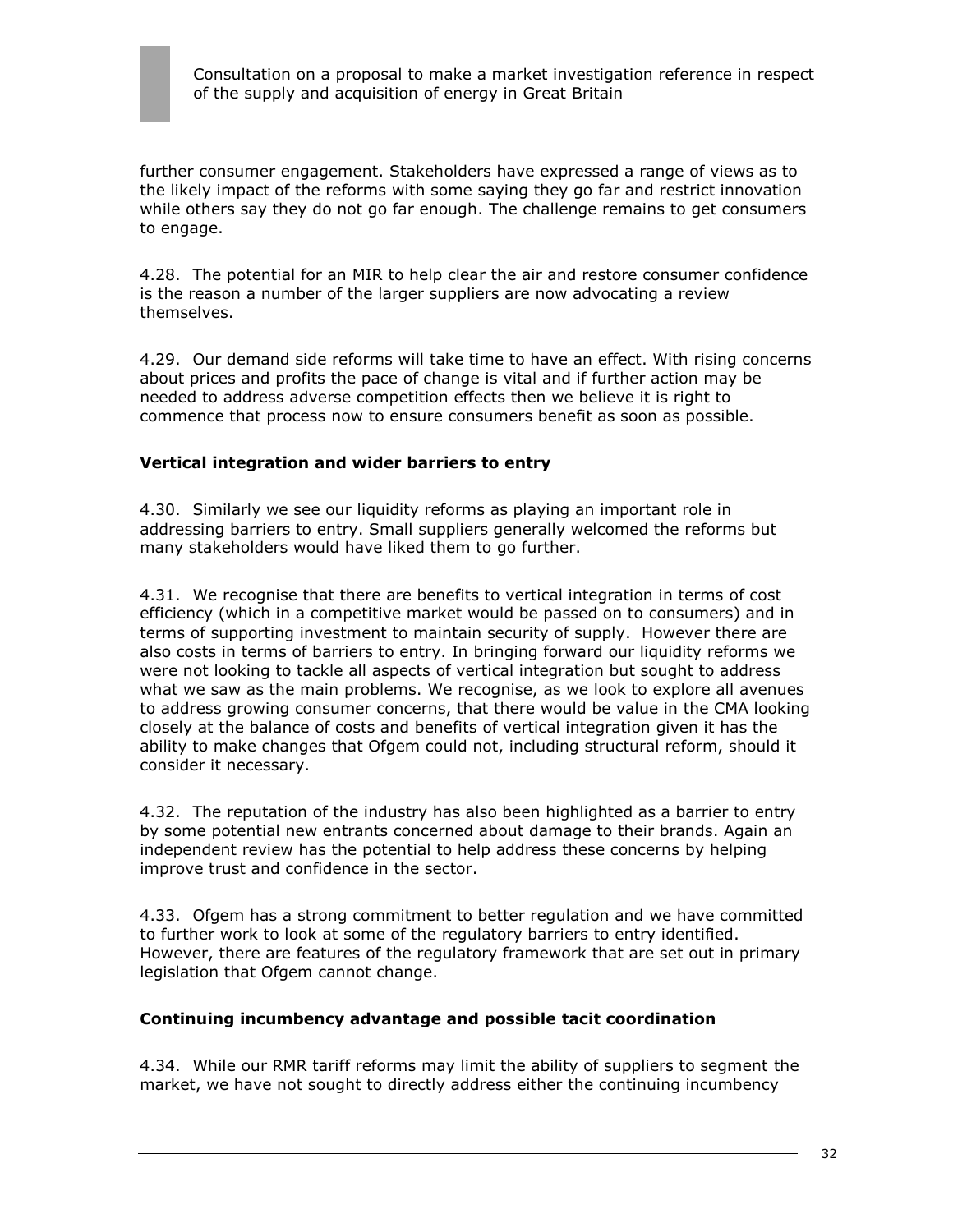

advantage or possible tacit coordination. Instead, we relied on increasing consumer engagement and reducing barriers to entry to make competition more effective.

4.35. However, given the new evidence in the Assessment about possible tacit coordination we believe that this issue now needs to be explicitly looked at. Moreover, given the uncertainties around whether our reforms will be sufficient to unlock competition in the market, there is clear value in the CMA carrying out a comprehensive review.

#### **Conclusion**

4.36. In deciding whether to exercise its discretion to make a reference Ofgem has considered carefully the extent to which the reforms that it has already put in place through RMR and liquidity, plus other projects that it has in hand, could be expected to address the features identified.

4.37. While Ofgem has put in place significant reforms, they do not aim to address all the issues and there are risks, given the worsening context, that they will not deliver the transformational effect required. Our view is that an in-depth and comprehensive review of the market is necessary to examine the features identified and the complex interplay between them, to reach a definitive view on the best way to address any enduring competition concerns. In so far as the same features also apply to the small business market we would expect the CMA to consider them as part of any investigation.

4.38. The energy sector is on the cusp of major change with the rollout of smart metering, the proposed introduction of electricity market reform and the move to an integrated Europe-wide market. If we made an MIR, we would expect the CMA to take such developments into account when conducting its market investigation and considering the design and appropriateness of any remedies.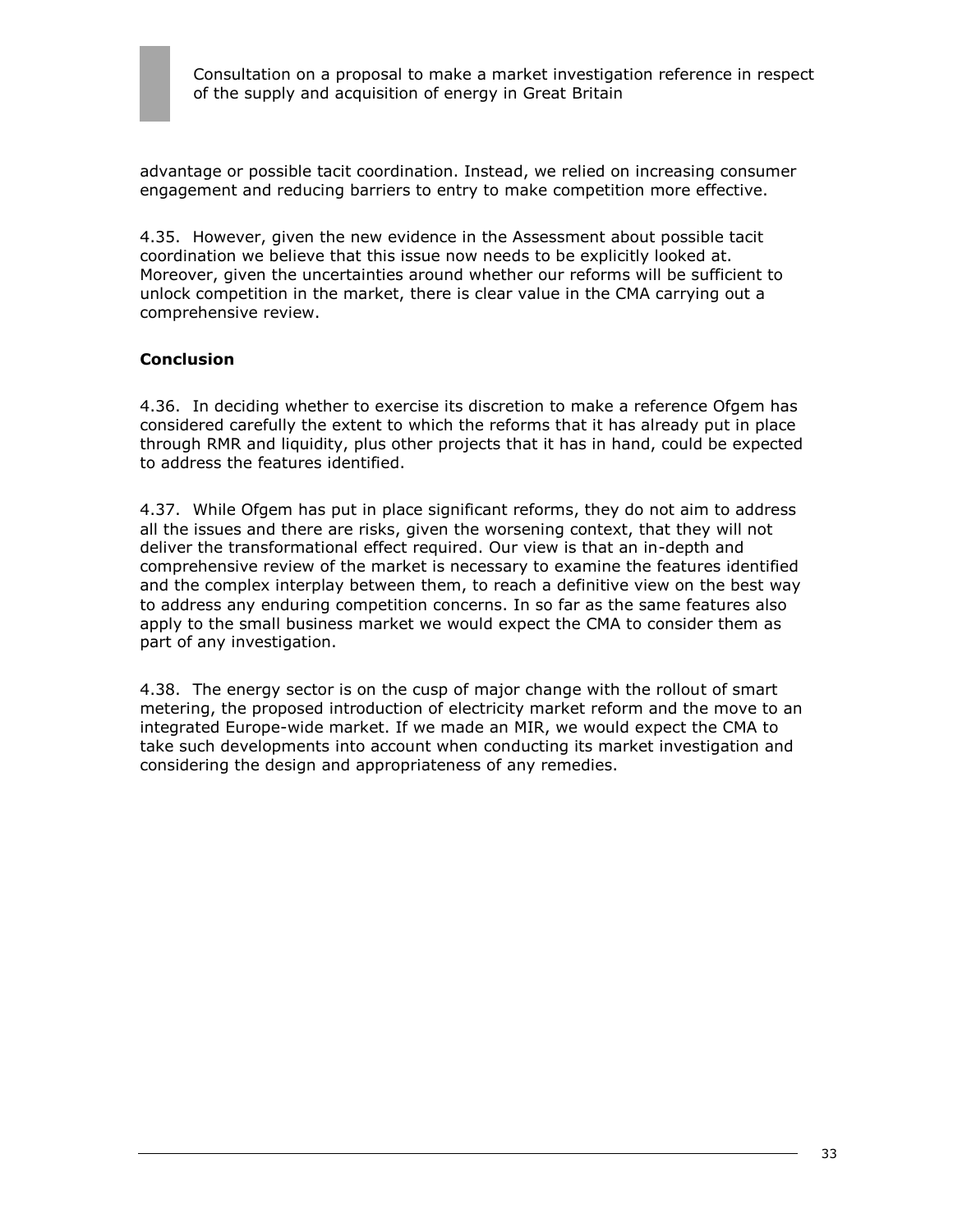# 5. Exercising our discretion to propose a reference

#### **Chapter Summary**

In deciding whether to exercise our discretion to propose a reference Ofgem needs to consider whether to do so would be in the interest of existing and future consumers. We have also had regard to the OFT guidance.

An MIR would be valuable in providing a comprehensive investigation of the features identified and ultimately providing consumers with increased confidence in the working of the market.

The CMA is well placed to analyse these issues using its experience of other sectors and has broader powers to draw on should it consider structural change is needed. Delaying to see what the effects of our reforms are would only prolong the investment uncertainty and delay the benefits to consumers of any remedies that the CMA may propose.

Ofgem is therefore now proposing to make a reference, and seeks views on our proposed decision.

5.1. As set out in Chapter 1, Ofgem considers that, subject to consultation, it is able to exercise its powers to make an MIR to the CMA given that it has reasonable grounds for suspecting that there are features of the energy market that prevent, restrict or distort competition

5.2. In deciding whether to exercise our discretion to make a reference we need to decide whether to do so would be in line with our principal objective to protect the interests of existing and future energy consumers.

5.3. The OFT's guidance sets out the following four criteria to guide regulators in considering whether to make an MIR:

- The suitability or otherwise of using our Competition Act 1998 or other sectoral powers.
- Whether the problem could be addressed through undertakings.
- Proportionality and whether the scale of the suspected problem, in terms of its adverse effect on competition, is such that a reference would be an appropriate response.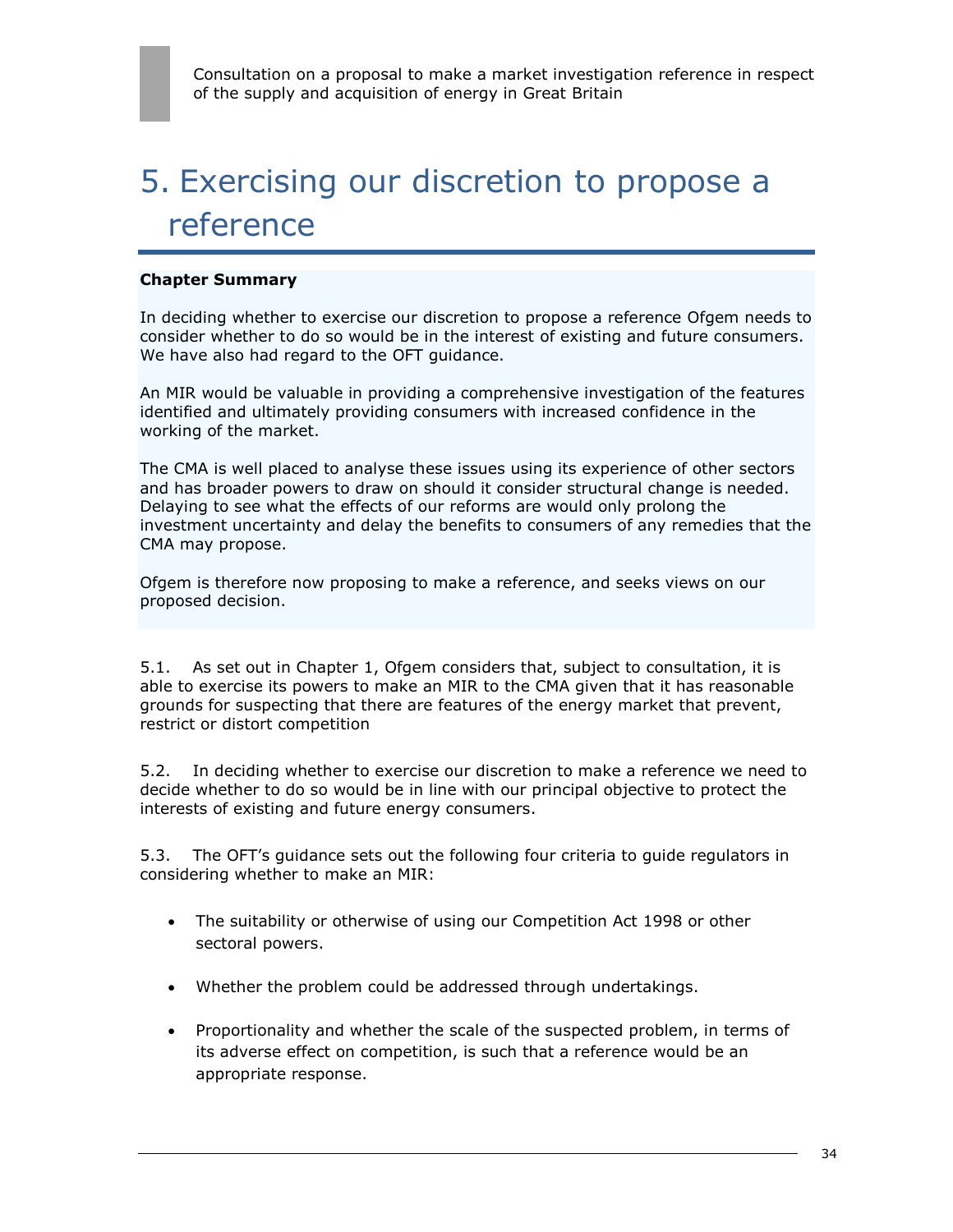Whether there is a reasonable chance that appropriate remedies will be available.

5.4. Ofgem has had regard to these issues alongside our principal objective to protect the interests of existing and future energy consumers.

## **Key aspects of the consumer interest**

5.5. In reaching a view on the consumer interest we took account of a number of factors including:

- Whether the features are likely to endure or whether we expect that our existing remedies or other developments in the market will resolve them.
- Whether there are plausible steps the CMA could take that we can't to address the persistent problems in the market.
- Whether making a reference would create undue risks for security of supply through damaging investor confidence.
- Whether making a reference would restrict our ability to deliver on other expected developments of regulation that are in the consumer interests.
- Whether vulnerable consumer interests would be appropriately addressed in the making of a reference.
- Whether now is the right time to make a reference or whether we should wait to see the effect of our reforms.
- 5.6. These factors are discussed in turn below.

#### **Whether the features are likely to endure or whether we expect that our existing remedies or other developments in the market will resolve them.**

5.7. As discussed in Chapter 3, the features of the market that have been identified, and which we suspect are having an adverse effect on competition, are persistent and were observed in the Probe as far back as 2008. Whilst there have been some changes to the market shares of the six largest players, the structure of the market remains relatively stable and there has been no major disruptive entrant since market opening.

5.8. As discussed in Chapter 4, Ofgem's RMR reforms aim to improve competition by creating a simpler, clearer and fairer market. However consumer trust and public confidence has continued to decline which means that there is a real risk that our RMR remedies alone will not have the transformational impact on consumer engagement that is required to break the pattern of weak competition.

5.9. Ofgem's liquidity reforms are not intended to address the full range of issues associated with vertical integration and wider barriers to entry that might prevent a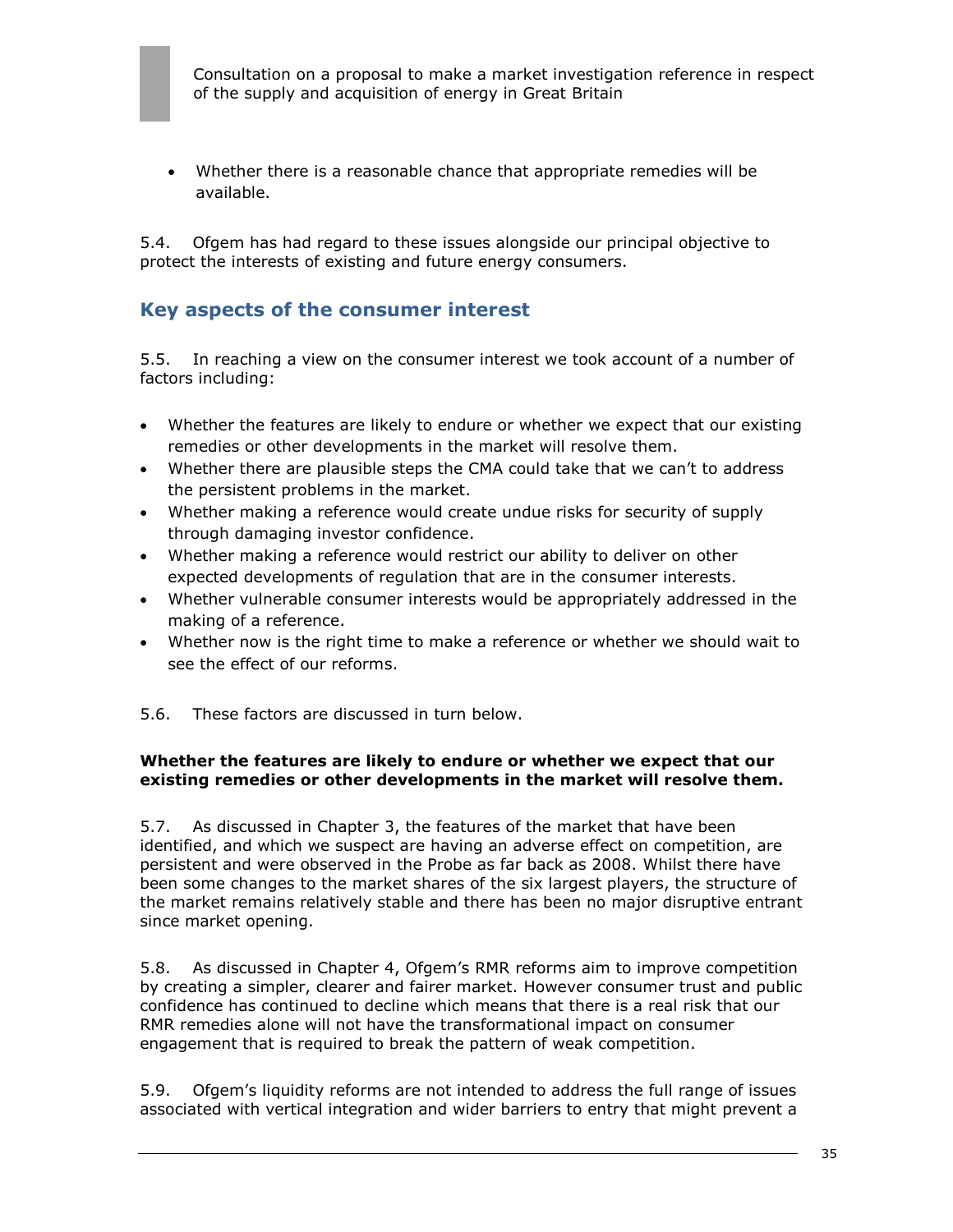

major disruptive entrant from entering the market. Many stakeholders argued that they did not go far enough. Other policy developments such as smart metering may be disruptive to the status quo, but over a longer time frame.

5.10. Given the persistence of the issues and the complex way in which the features inter-relate there is a real risk that our remedies will not fully address the problems identified. Moreover, Ofgem's reforms do not specifically address the issues of potential tacit coordination which the latest evidence highlights as a growing concern.

#### **Whether there are plausible steps the CMA could take that we can't to address the persistent problems in the market**

5.11. Ofgem has wide powers and is taking a range of steps aimed at improving the effectiveness of the market (see Chapter 4). However, an MIR would permit a comprehensive investigation of vertical integration and tacit coordination as well as detailed analysis of profitability. The CMA is well placed to use its experience to analyse these issues.

5.12. The CMA has further powers, including the ability to make structural reforms, which could enable it to take steps not available to Ofgem to address these persistent problems should it conclude that it is necessary. Such reforms could include action to address the problems of vertical integration or potentially structural solutions to the problems of incumbency.

#### **Whether making a reference would create undue risks for security of supply through damaging investor confidence**

5.13. Significant investment is needed in the near term to ensure security of supply and DECC will be holding capacity auctions at the end of 2014. A reference could impact investor perceptions of the level of market uncertainty, particularly given the possibility of structural remedies. Higher perceived risks could increase bids in the capacity mechanism which could potentially raise prices to consumers.

5.14. However we are also aware that the current market and political uncertainty is already creating concern among investors. The alternative of waiting to see the impact of our reforms would leave the prospect of a reference as a risk to investment for a longer period.

5.15. The CMA process is transparent and independent and all stakeholders would have opportunities to feed in their views. In the event of a reference, if stakeholders have any concerns about the implications of the CMA's findings for security of supply they could feed them into that process.

#### **Whether making a reference would restrict our ability to deliver on other expected developments of regulation that are in consumers' interests**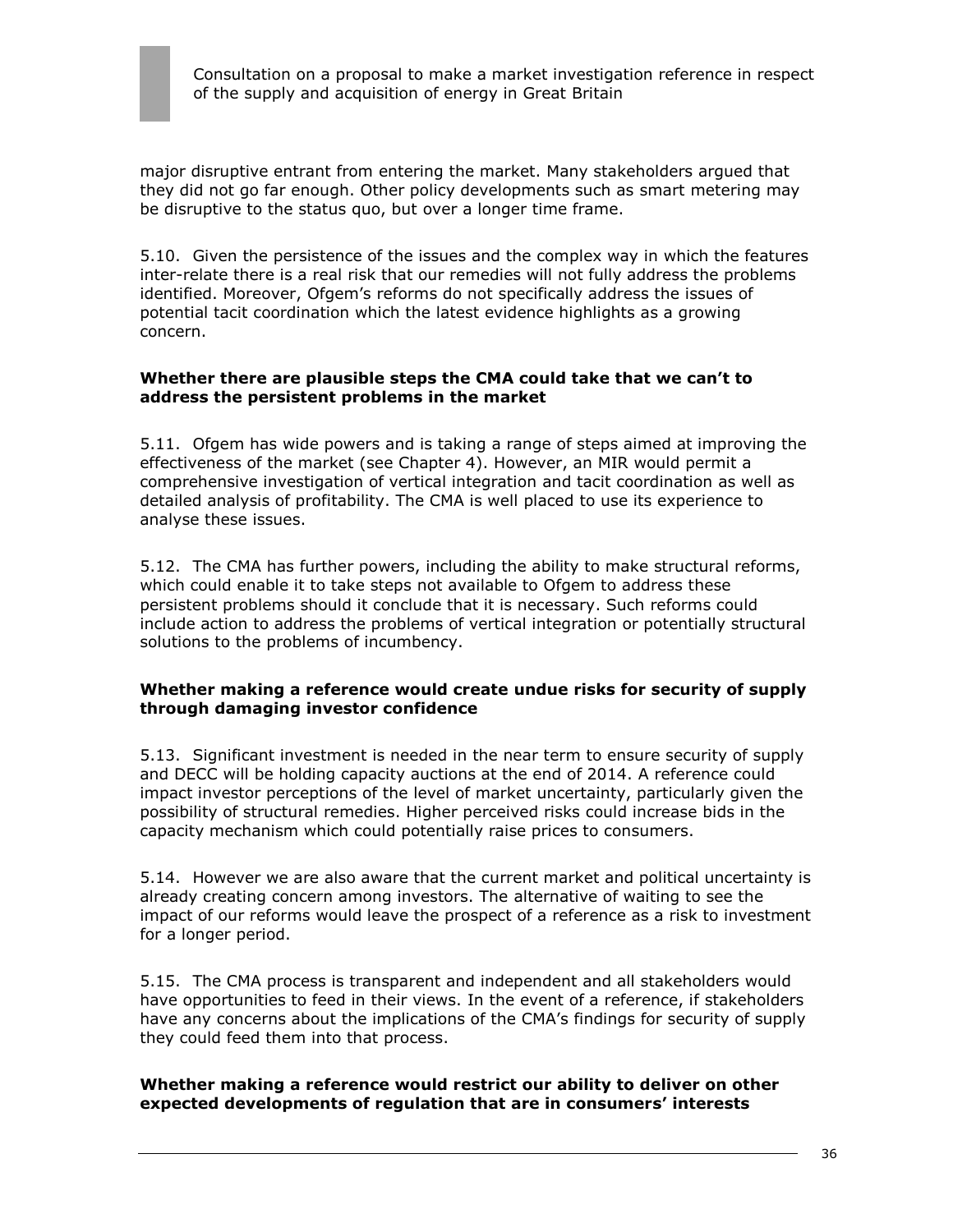5.16. There is no statutory bar on Ofgem continuing to regulate to ensure that consumers' interests are protected during an MIR, and we believe it is important that we continue with the important programme of work set out in Chapter 4 and in our Forward Work Plan. We recognise however the need to be proportionate and avoid duplication of effort. We would therefore consider carefully any actions in areas that might be impacted by potential remedies that the CMA might be expected to introduce, in particular if significant costs were involved.

#### **Whether vulnerable consumer interests would be appropriately addressed in the making of a reference**

5.17. The CMA is not obligated to consider the particular needs of vulnerable consumers in any assessment of whether the market is working effectively. However their guidelines do allow them to take account of the interests of particular groups if they wish to do so and the Competition Commission has done so in the past for example in its work on payday lending. In developing remedies, if they intend to give them effect through licence conditions they would need to take account of our principal objective and wider statutory duties. In our view an important test of whether the market is working effectively is whether it is working for all consumers and we would anticipate that the CMA will be alive to concerns that particular disadvantaged groups are losing out.

5.18. In addition as noted in Chapter 4 Ofgem will continue the work that came out of RMR to look at what more can be done to help the most vulnerable and sticky customers engage in the market through facilitating the provision of more face to face advice.

#### **Whether now is the right time to make a reference or whether we should wait to see what the effect of our reforms are**

5.19. Given the high levels of concerns about bills and profits we consider that it is right to set this process in train now so that if further changes are needed consumers can benefit at the earliest opportunity.

5.20. Moreover leaving open the possibility of a reference would have potentially negative impacts on investment and delay the conclusion of that period of uncertainty.

5.21. As the reference progresses the CMA would be able to take account of emerging evidence about the effectiveness of Ofgem's reforms.

## **OFT guidance**

5.22. As set out above, the OFT has published guidance on the criteria it would apply in deciding whether to exercise its discretion to make a reference. While this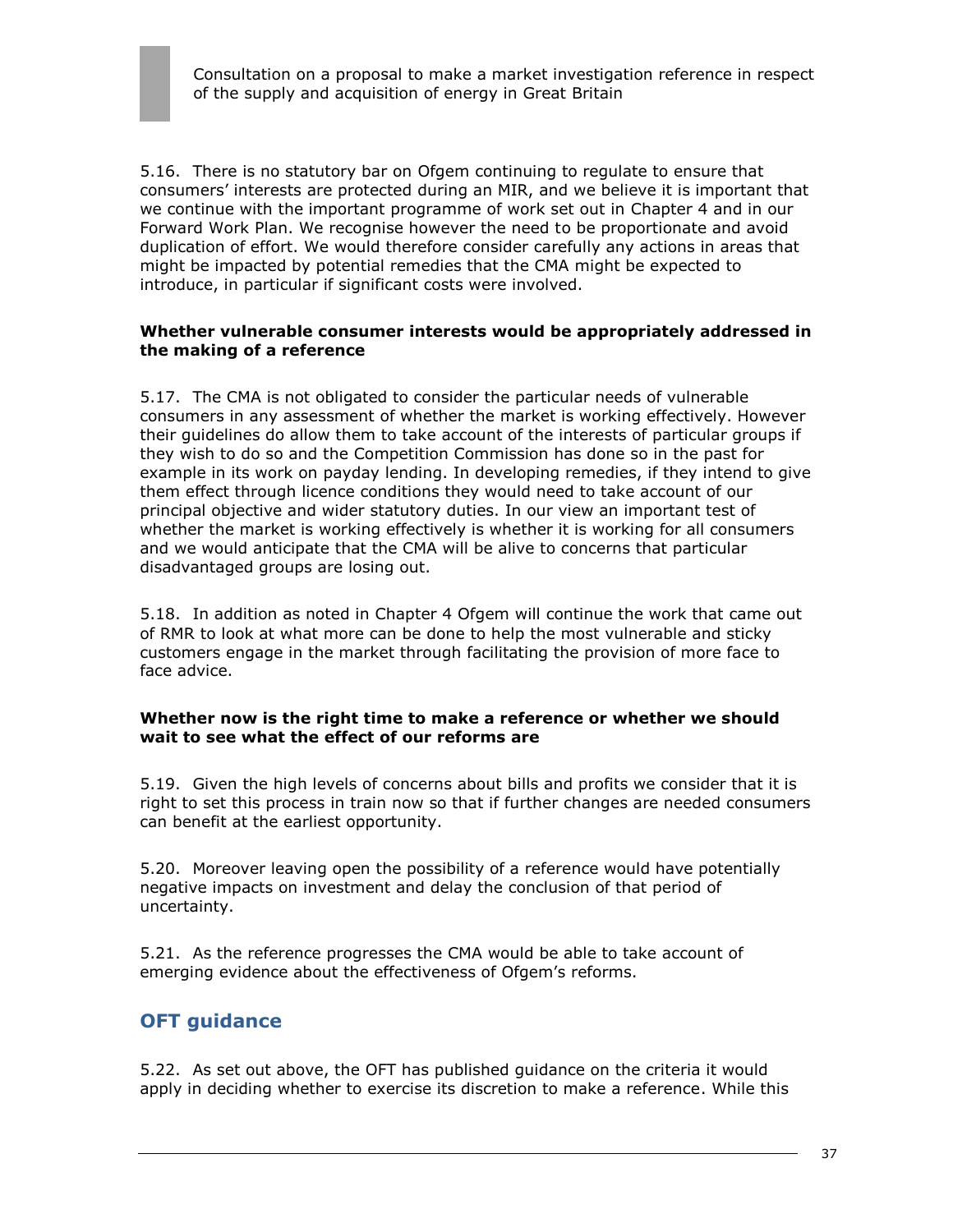

guidance is not binding on Ofgem, we have considered these issues alongside our principal objective to protect the interests of existing and future energy consumers.

#### **Alternative powers**

5.23. We have considered whether the competition problem or problems we have identified may involve an infringement of the Chapter I and II prohibitions of the Competition Act 1998 and the prohibitions set out in Articles 101(1) and 102 of the Treaty on the Functioning of the European Union ('competition law'). We have not received any evidence that suggests there has been a potential breach of competition law.

5.24. We have considered whether the problems identified could be addressed through the use of sector regulation. However, as set out above, given the complexity and persistence of the problems in the market there may be a need for remedies, such as structural reform, that Ofgem does not have the ability to make.

#### **Undertakings in lieu of an MIR**

5.25. Ofgem has power under s.154 of the Enterprise Act to accept undertakings instead of making an MIR. Ofgem has already introduced the remedies that it has been able to identify as needed, and without a full CMA investigation, it is not clear what remedies would be appropriate. Ofgem also considers that undertakings in lieu may not be an appropriate given the number of companies which operate in the energy market and the nature of the market features Ofgem has identified.

#### **Scale of the problem**

5.26. The OFT guidance identifies three factors as relevant to whether an adverse effect on competition is significant, and thus whether a market investigation reference would be a proportionate response: the size of the market, the extent of the problems within the market and the likely persistence of these problems.

5.27. In Ofgem's view, an MIR would be an appropriate, and proportionate, response consistent with our better regulation duty, given that:

- The size of the market is significant, with domestic supply revenues of  $E28bn$ for the six largest suppliers in 2012.
- Concerns that we have about this market potentially affect almost all homes and small businesses in Great Britain.
- The problems are persistent and Ofgem's reforms will not address all the features identified.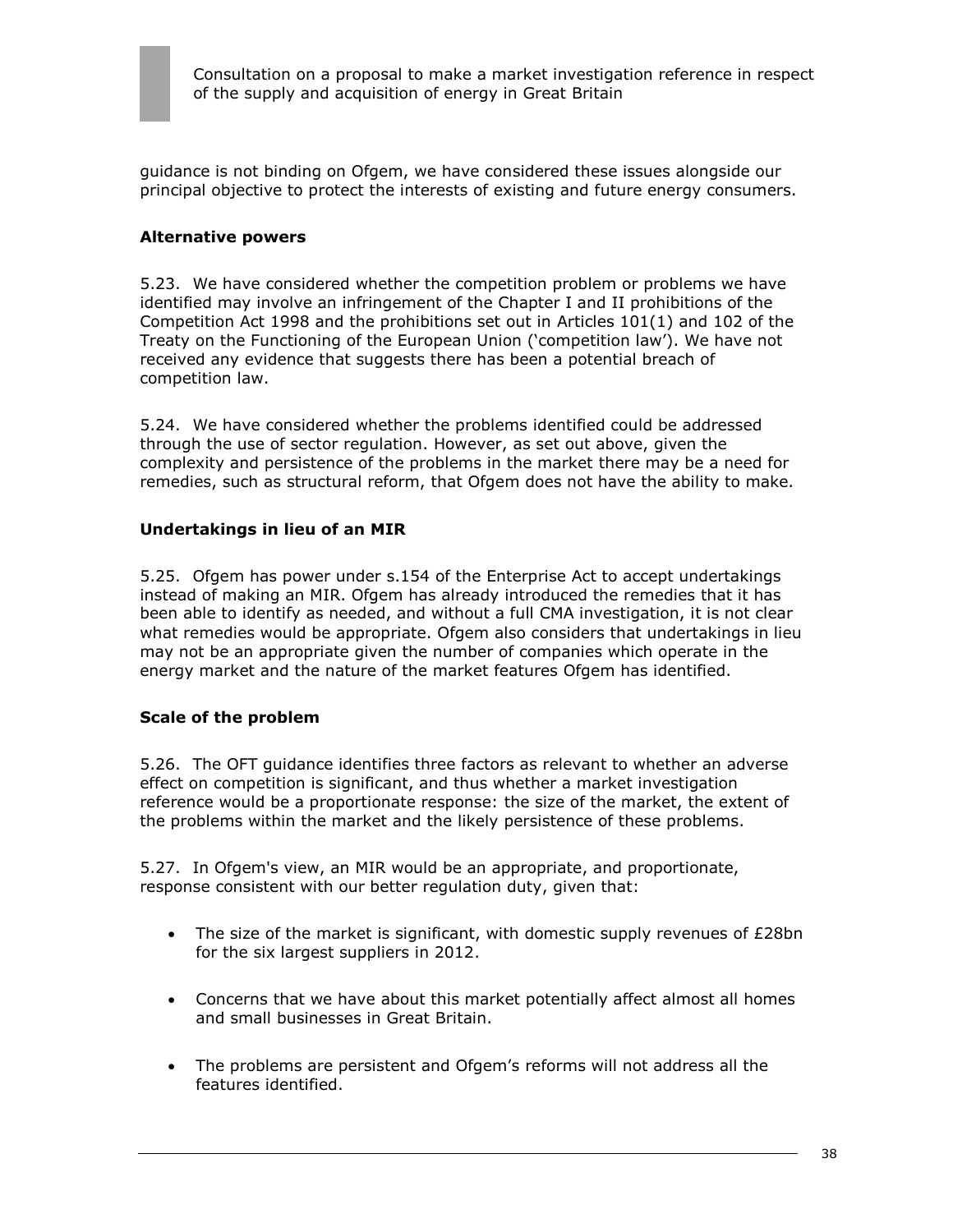

#### **Availability of remedies**

5.28. As set out in Chapter 2, the CMA has wide-ranging powers, including the ability to make structural reforms that Ofgem cannot.

5.29. In addition, Ofgem sees the potential for an independent investigation by the CMA to restore consumer, business and, potentially, investor confidence in the market.

### **Conclusion**

5.30. On the basis of the considerations set out above Ofgem believes that it would be in consumers' interests to make a Market Investigation Reference to the CMA.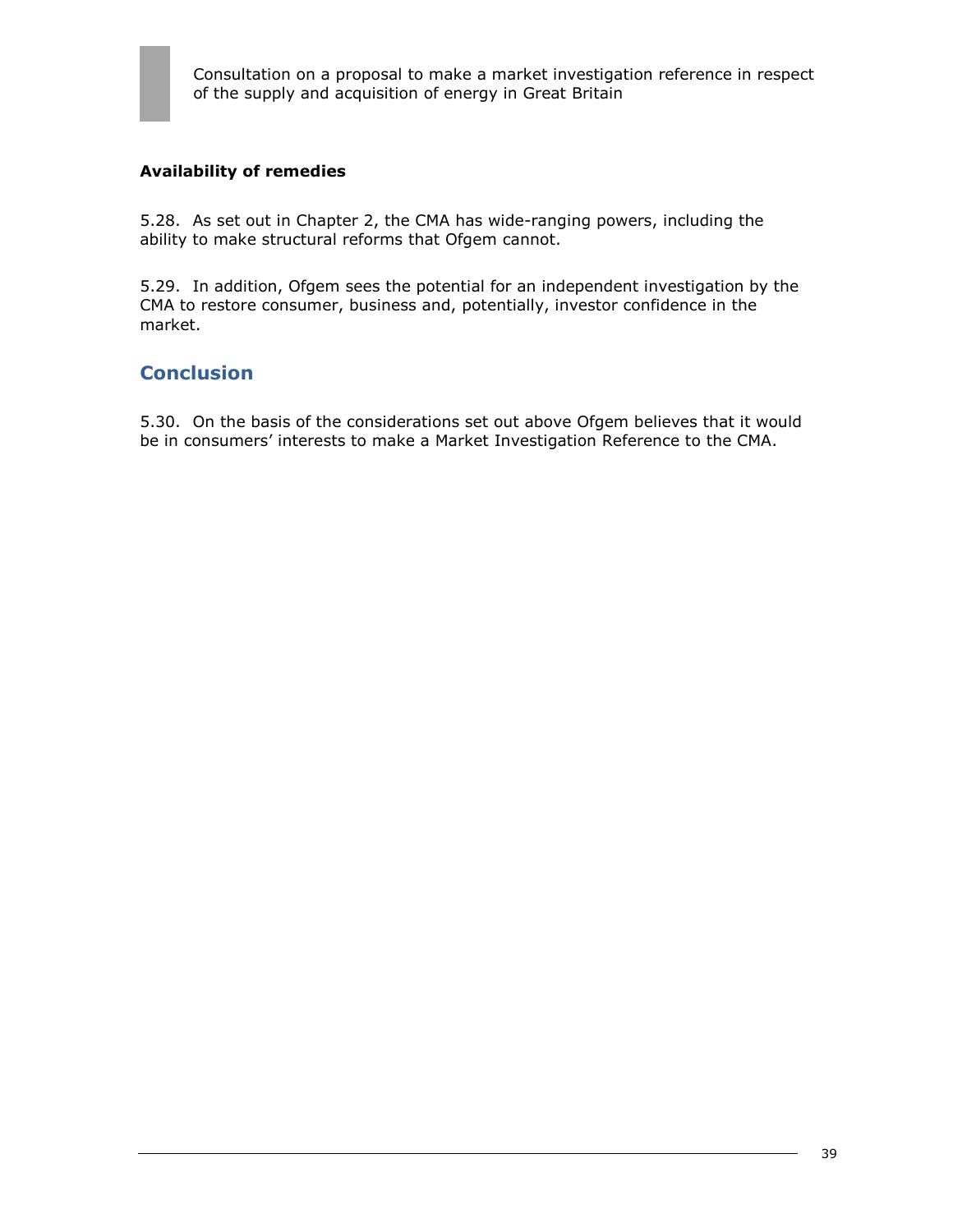# Appendices

### **Index**

| <b>Appendix Name of Appendix</b>    | <b>Page Number</b> |
|-------------------------------------|--------------------|
| Consultation response and questions |                    |
| Draft terms of reference            |                    |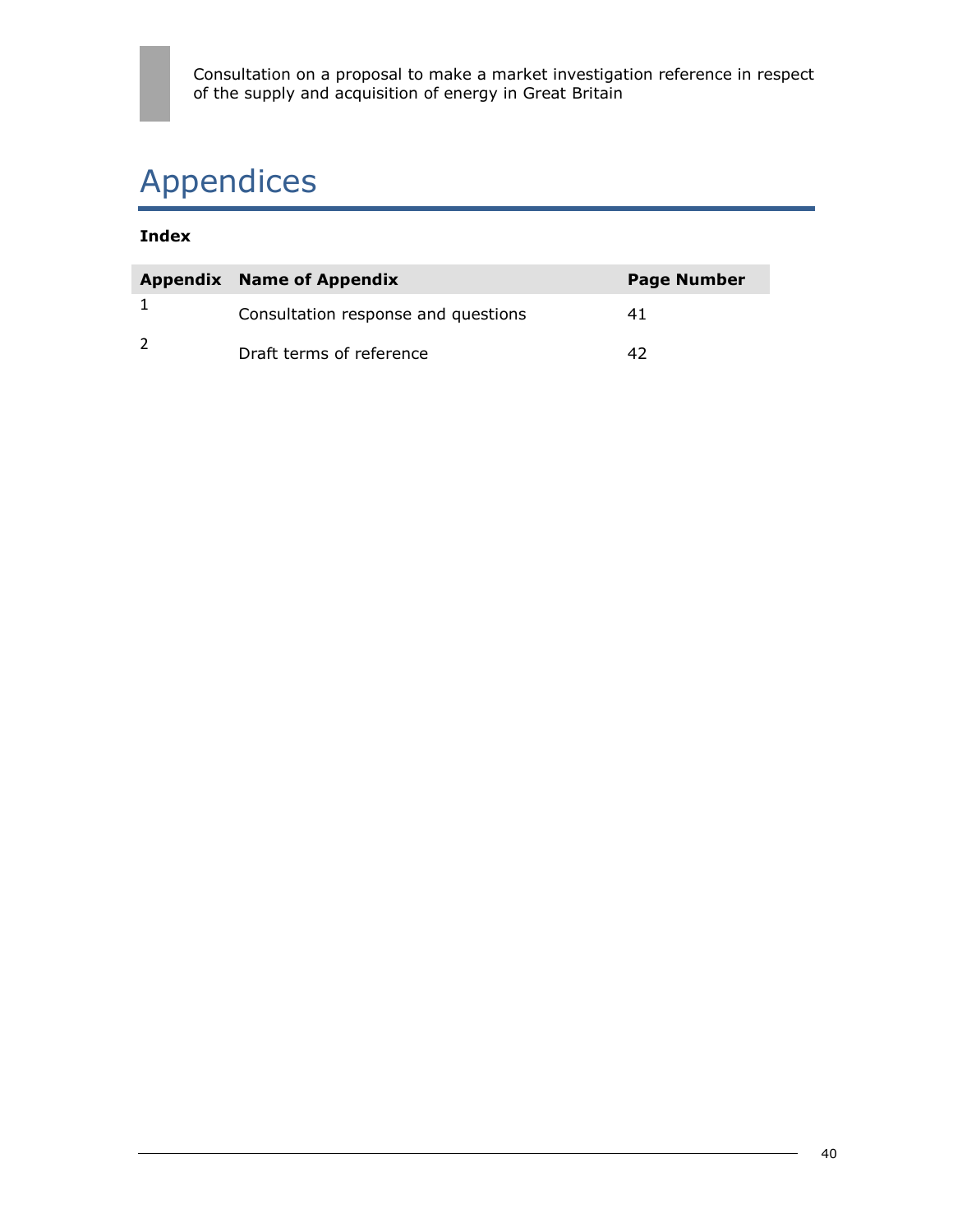# Appendix 1 - Consultation response and questions

1.1. We'd like to hear your view on any of the issues in this document.

1.2. Responses should be received by **Friday 23 May 2014** and sent to:

State of the market 9 Millbank London SW1P 3GE [stateofthemarket@ofgem.gov.uk](mailto:stateofthemarket@ofgem.gov.uk)

1.3. Unless marked confidential, we will publish all responses in our library and on our website [www.ofgem.gov.uk.](http://www.ofgem.gov.uk/) You may ask us to keep your response confidential. Respondents may request that their response is kept confidential. Ofgem shall respect this request, subject to any obligations to disclose information, for example, under the Freedom of Information Act 2000 or the Environmental Information Regulations 2004.

1.4. If you'd like your response to remain confidential, clearly mark it to that effect and include the reasons for confidentiality. It would be helpful if responses could be submitted both electronically and in writing. Please restrict any confidential material in the appendices to your response.

1.5. Any questions on this document should, in the first instance, be directed to:

State of the market 9 Millbank London SW1P 3GE [stateofthemarket@ofgem.gov.uk](mailto:stateofthemarket@ofgem.gov.uk)